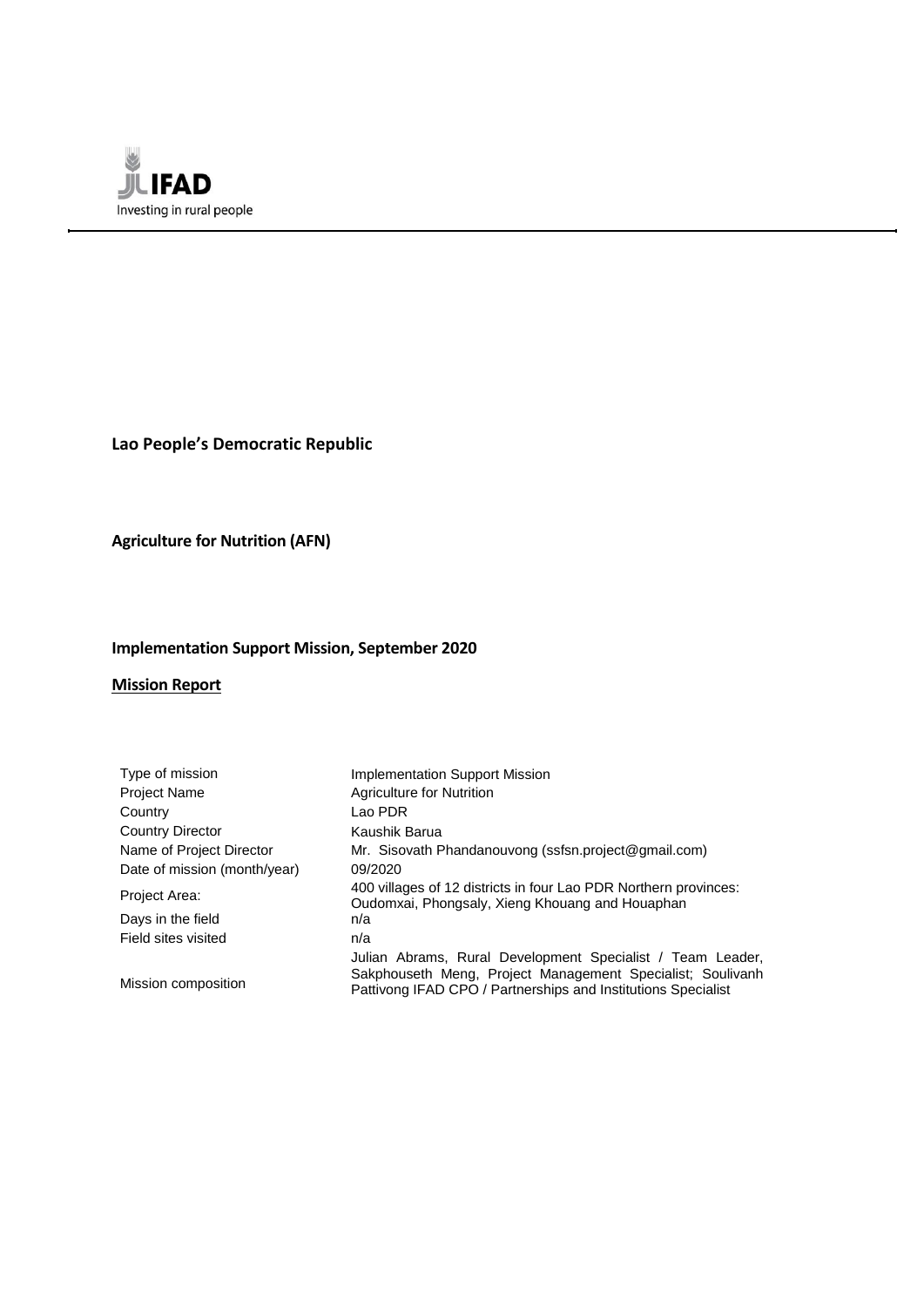# **Abbreviations and acronyms**

| AFN          | Agriculture for Nutrition Project                                                |
|--------------|----------------------------------------------------------------------------------|
| APG          | <b>Agriculture Production Group</b>                                              |
| AWPB         | Annual work plan and budget                                                      |
| CDD          | Community driven development                                                     |
| СF           | Community facilitator                                                            |
| DAEC         | Department of Agricultural Extension and Cooperative                             |
| DAFO         | District Agriculture and Forestry Office                                         |
| <b>DPC</b>   | Department of Planning and Cooperation                                           |
| DPIO         | District Planning and Investment Office                                          |
| DHO          | <b>District Health Office</b>                                                    |
| DNC          | <b>District Nutrition Committee</b>                                              |
| DONRE        | District Office of Natural Resource and Environment                              |
| DoPF         | Department of Planning and Finance                                               |
| DRDO         | <b>District Rural Development Office</b>                                         |
| <b>DTEAP</b> | Department of Technical Extension and Agricultural Processing                    |
| ECU          | Extension and cooperative unit                                                   |
| <b>FAO</b>   | Food and Agriculture Organization                                                |
| FDI          | Foreign Direct Investment                                                        |
| <b>FNS</b>   | Farmer nutrition school                                                          |
| GAFSP        | Global Agriculture and Food Security Program                                     |
| GALS         | Gender action learning system                                                    |
| GIS          | Geographic information system                                                    |
| GOL          | Government of Laos                                                               |
| GST          |                                                                                  |
| <b>HGNDP</b> | Group support team<br><b>Health Governance and Nutrition Development Project</b> |
| <b>IFAD</b>  |                                                                                  |
| KDP.         | International Fund for Agriculture Development<br>Kum Ban Development Plan       |
| ΚM           |                                                                                  |
| LWU          | Knowledge management                                                             |
|              | Lao women union                                                                  |
| MAF          | Ministry of Agriculture and Forestry                                             |
| MIS          | Management information system                                                    |
| MDG          | Millennium Development Goal                                                      |
| MOH          | Ministry of Health                                                               |
| MPI          | Ministry of Planning and Investment                                              |
| NAFRI        | National Agriculture and Forestry Research Institute                             |
| <b>NNC</b>   | <b>National Nutrition Committee</b>                                              |
| NNSPA        | National Nutrition Strategy to 2025 and Plan of Action 2016 - 2020               |
| <b>NPCO</b>  | National Project Coordination Office                                             |
| NPSC         | National Project Steering Committee                                              |
| ODA          | Official Development Assistance                                                  |
| PAFO         | Provincial Agriculture and Forestry Office                                       |
| PAR          | Participatory action research                                                    |
| PHO          | <b>Provincial Health Office</b>                                                  |
| PIM          | Project implementation manual                                                    |
| PoNRE        | Provincial Office of Natural Resource and Environment                            |
| PPCP         | <b>Public Private Community Partnership</b>                                      |
| PPSC         | <b>Provincial Project Steering Committee</b>                                     |
| <b>PRF</b>   | Poverty reduction fund                                                           |
| RIMS         | Results and Impact Management System                                             |
| <b>SEDP</b>  | Social economic development plan                                                 |
| SIP          | Strategic investment plan                                                        |
| SSFSNP       | Strategic Support for Food Security and Nutrition Project                        |
| SSWGUp       | Sub Sector Working Group Uplands                                                 |
| TA           | <b>Technical assistance</b>                                                      |
| TOT          | Training of trainer                                                              |
| TSC          | <b>Technical Service Center</b>                                                  |
| VDP          | Village development plan                                                         |
| VF           | Village Facilitator                                                              |
| VIP          | Village Infrastructure Plan                                                      |
| VIT          | Village Implementation Teams                                                     |
| WASH         | Water, sanitation and health                                                     |
| WFP          | World Food Program                                                               |
|              |                                                                                  |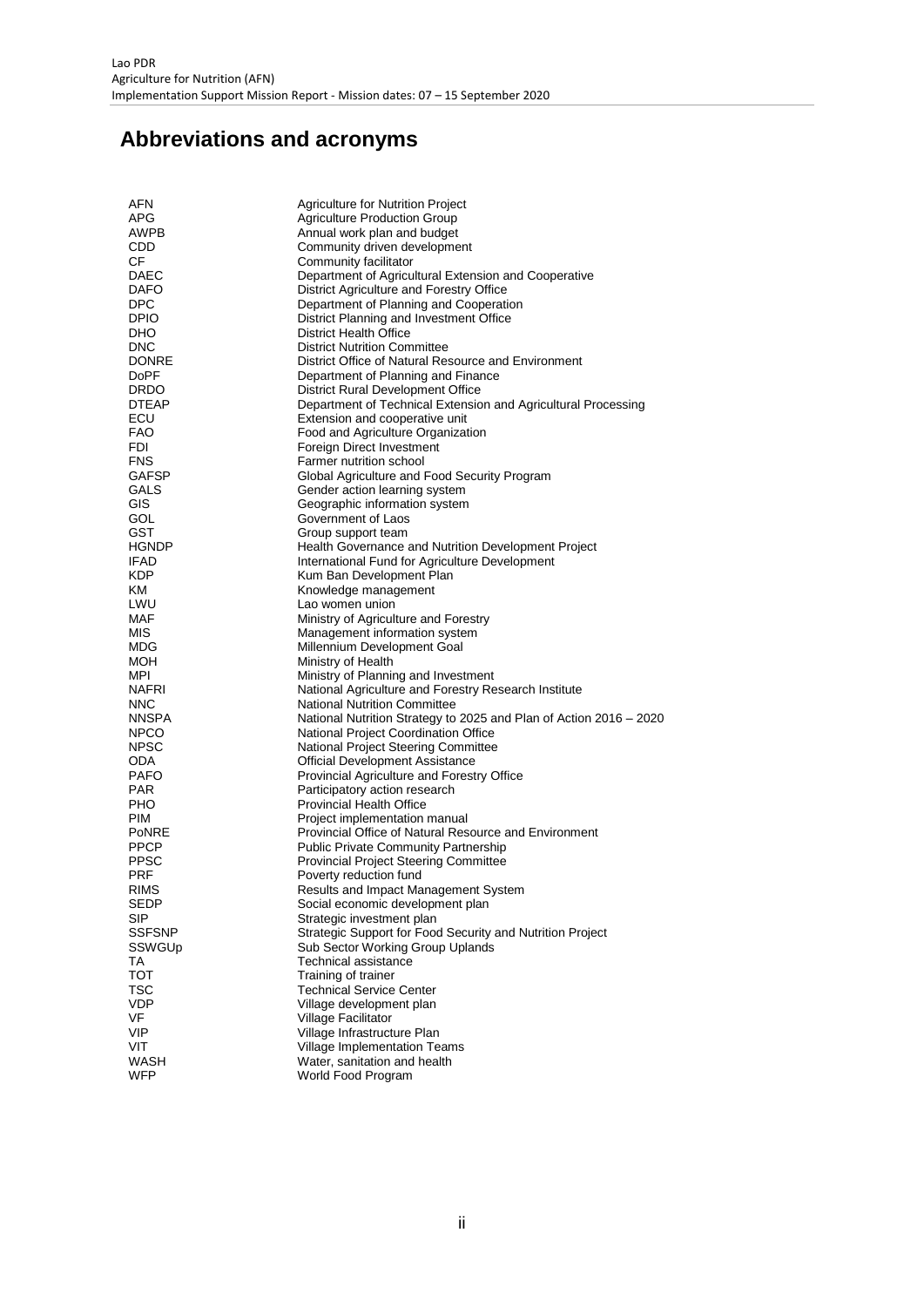# **A. Background and Objectives**

1. The Agriculture for Nutrition (AFN) project is financed by Global Agriculture and Food Security Programme (GAFSP) and implemented by the Ministry of Agriculture and Forestry (MAF) through its Department of Planning and Finance (DoPF). The project became effective on 28 April 2016 and the planned completion date is 30 June 2022. The project addresses chronic malnutrition and food insecurity in Lao PDR upland areas, through support of the National Nutrition Strategy 2016-25 and Plan of Action 2016 – 20 (NNSPA), and through piloting new development approaches and technologies in this framework. The total cost for the project is USD 38.8 million, which consists of a GAFSP grant of USD 24 million to IFAD, a GAFSP grant of USD 6 million to World Food Programme (WFP), Government of Lao PDR (GoL) contribution of about USD 5.4 million and contributions from beneficiary groups and local private sector estimated as USD 3.3 million.

2. The AFN Goal is to "contribute to reduced extreme poverty and malnutrition in poorest communities". The Development Objective is "improved and diversified agricultural production and household nutrition enhance life prospects". The project is implemented in 400 villages of 12 districts in four Northern provinces: Oudomxai, Phongsaly, Xieng Khouang and Houaphan. The project is implemented through three technical components: (1) Strengthened public services; (2): Community-driven agriculture-based nutrition interventions; and (3) Sustainable and inclusive market-driven partnerships. The GAFSP grant to IFAD finances Components 1, 3 and project management costs, while the GAFSP grant to WFP finances Component 2.

3. IFAD, in partnership with the GoL, conducted the AFN Mid-Term Review Mission in February and March 2020. Key findings of the MTR were that while project implementation was proceeding at an impressive pace, improvements in sequencing and coordination of activities were needed. The project Logical Framework (logframe) was revised to improve clarity and set achievable targets. The project agreed to develop a revised AWPB for 2020 and an indicative AWPB for 2021. Unallocated funds were re-allocated to priority expenditure categories. The Project agreed to prepare a revised draft of the Exit Strategy.

4. Following the MTR mission, the project areas, and project operations, have been severely affected by restrictions in place to control the global COVID-19 epidemic and by associated impacts on the economy of Lao PDR. Accordingly, the project has prepared a proposal for additional financing from GAFSP Public Sector Window: COVID-19 Response facility. The additional financing request comprises an additional \$US 3,156,000 for the investment project (i.e. funds managed by MAF) and an additional \$US 2,500,000 for the TA project (i.e. funds managed by WFP). A decision on approval of the additional financing request is expected by end September 2020.

5. IFAD, MAF and WFP jointly conducted an Implementation Support Mission from  $7<sup>th</sup>$  September to 15<sup>th</sup> September 2020. The objectives of the Mission were to: (1) follow up physical and financial achievements; (2) review status of other agreed actions from the last MTR Mission; (3) identify possible constraints and discuss practical solutions; and (4) jointly prepare for GAFSP additional funding.

6. Because of travel restrictions in force in respect of the COVID-19 pandemic the Mission was conducted without international or domestic travel. The Mission Leader and the Programme Management Specialist joined mission meetings by teleconference link from their home bases. The IFAD Country Director, Kaushik Barua, joined mission kick-off and wrap-up meetings from IFAD regional office in Hanoi.

7. The mission kick-off meeting on  $7<sup>th</sup>$  September 2020 was co-chaired by Mr. Somxay Sisanonh, Director General of the Department of Planning and Finance of MAF, and Mr. Jan Delbaere, WFP Country Director. The mission wrap-up meeting on 15<sup>th</sup> September 2020 was co- chaired by Dr. Phommy Inthichack, Deputy Director General of Department of Planning and Finance, MAF, and by Mr Jan Delbaere, WFP Country Director. Ministry of Finance, Ministry of Planning, Investment, and key stakeholders (FAO, Lao Farmer Network, etc.,) also participated in the meeting.

8. The mission would like to express its appreciation to the GoL, MAF, and other related ministries and departments, NPCO and all stakeholders who participated in meetings of the mission for their cooperation and support extended to the mission.

## **B. Project Implementation Progress**

## **Overall Progress**

9. Despite operational difficulties and delays caused by the COVID-19 crisis, the Project has continued to make good progress since the MTR. Agreements made as a result of the MTR have been implemented or are in process of implementation. Key achievements since the MTR include roll-out of the Participatory Action Research (PAR) extension training for key commodities, finalisation of the Farmer to Farmer extension guideline, roll-out of on-farm extension demonstrations, piloting of an improved village nutrition plan and strengthening of the Farmer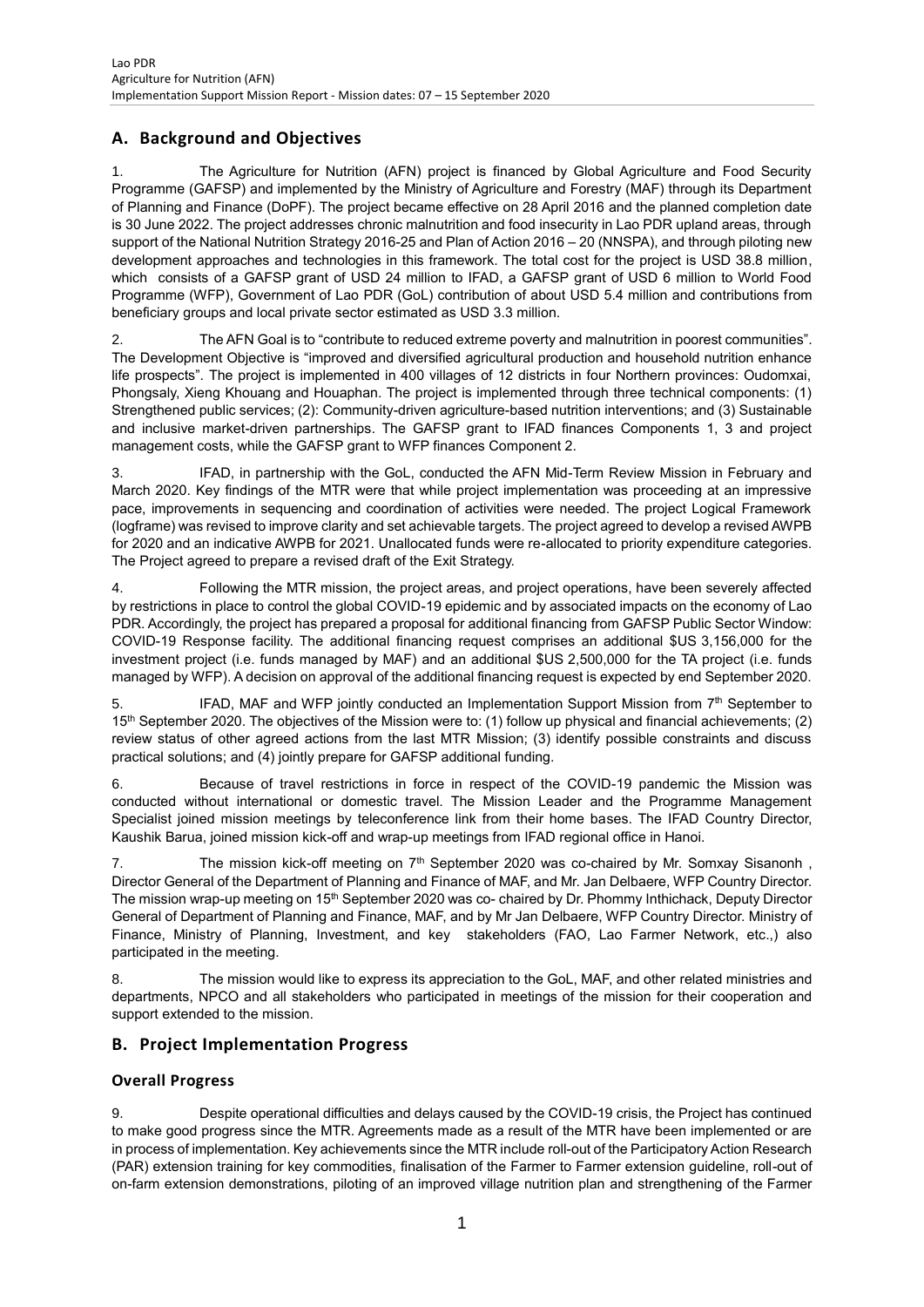Nutrition Schools (FNS), provision of additional Garden Grants to FNS participants. The project is on track to reach its targets for Agriculture Production Groups (APG) and associated APG grants disbursed and to complete the programme of Village Infrastructure Grants. Six Public, Private, Community Partnership (PPCP) agreements have been signed and the seventh is awaiting approval, thus achieving the final number of PPCP agreed at MTR. An improved project M&E system has been introduced and a detailed Exit Strategy has been prepared in draft.

10. There are two scenarios for the remaining project period, depending on the decision on approval of the additional financing which is expected shortly. If no additional financing is available, the project will complete most planned field activities, fully disburse investment funds and expend most operational funding by end 2021, six months ahead of the Project Completion Date (30 June 2022). If the additional financing is approved in full, the Project will need to further scale up activities in the final 18 months (January 2021 – June 2022) in order to disburse the additional financing and achieve the revised targets. As discussed below, in this scenario, the possibility of an extension of the project period may need to be considered. In either scenario, the project will need to focus on key measures to achieve sustainability, in accordance with the Exit Strategy, during the remaining implementation period.

## **Component 1: Strengthened Public Services**

11. Key outputs of Component 1 include upgrading and improved capacity of 14 Technical Service Centres; development of guidelines and delivery of training for government staff; development of extension materials and support to extension activities at village level. The component supports technical cooperation of FAO for development of a Project Management Information System (ProMIS) for MAF.

12. Upgrading of the TSC is almost complete and will be completed by end 2020. Different TSC have differing levels of capacity. Some TSC are providing valuable support to the project through production of forage seed, demonstration activities, serving as training centres and outreach to nearby villages. In general, however, the potential of the TSC to provide cost-effective extension services to farmers in poor and remote villages seems to be rather limited as was also observed in previous missions.

**13.** Of 29 PAR developed, the project has prioritised 19 (this is rather more than the 10 suggested by the MTR) in response to demand from Provincial and District Agriculture and Forestry Offices (PAFO / DAFO). Extension materials including posters have been developed and procurement action is in progress for a contract to print the materials in bulk. The posters still make use of considerable amounts of text which will be inaccessible to many project farmers who are not literate in Lao language. For roll-out of the PAR a training-of-trainers (ToT) approach is being used with the PAR trained to Lead Farmers in the first instance and then rolled out to the farmer groups. **The project should experiment with developing more visual training materials suitable to be provided to Lead Farmers for use without extensive classroom training. Introduction of simple digital dissemination of extension messages (for example, PDF formats that can be loaded on smartphones or tablets) could be considered. Priority should be given to PAR that match the most common APG activities or that are shown to have a high rate of adoption / replication by APG members and other farmers.** 

14. A total of 583 Lead Farmers have been selected and trained (86 female) and the project is on course to achieve the target of 800. Lead Farmers will be certified as Village Agriculture Technicians (VAT) with specific skills (crop farmer, livestock specialist etc); this will qualify them for limited ongoing support from DAFO after the project ends. The Farmer to Farmer Extension Strategy document has been approved and 99 on-farm demonstrations are under way in 46 villages; the target is to conduct demonstrations in at least 200 villages by the end of the project. The project is not certain that this target can be achieved: there have been some budget overruns and limited capacity of DAFO to support the on-farm demonstrations and associated farmer-trainings is also a constraint.

15. **Wherever possible, the PAR activities and on-farm demonstrations should be aligned with ongoing APG grant activities.** In practice, this may mean prioritising villages where APG have not yet received / spent their grant funds. **In any case where PAR or on-farm demonstration activities introduce a commodity which is not already produced in the village, the activity should include links to potential collectors / buyers or other value chain actors** so that farmers are informed about the market for the commodity.

16. **Farmer-to-Farmer extension should be understood as facilitating local information networks and sharing of knowledge and skills that already exist at local level, as well as an avenue for dissemination of new technology and skills.** In this regard, the project may need to focus more on sharing and scale-up of existing skills at community level (for example through continuous capacity building of Lead Farmers and Village Facilitators), as more cost-effective given time and budget constraints in the remaining project period.

17. Production of forage is seasonal and will resume during the coming months. To date, the project has produced 44 tonnes of forage seed. Sixty-seven (67) households are growing forage seed and planting material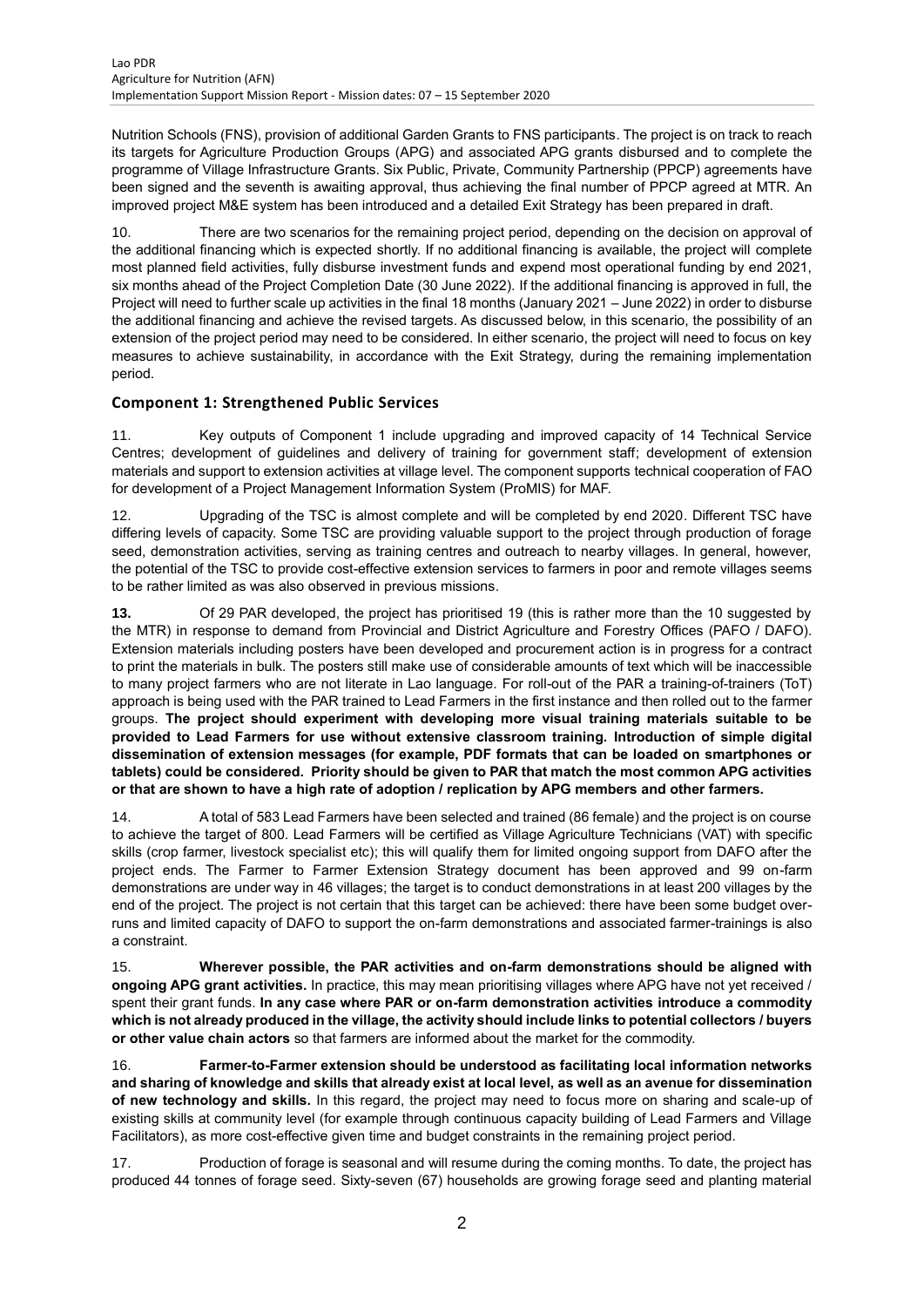on 141 ha, while 294 households are growing forage for feeding on 638 ha. To date the main purchaser for forage seed and planting materials is the project. The project has started exploring links with potential commercial buyers of forage seed. **Sustainability may be achieved through links to (1) livestock raising farmers; (2) seed buyers; or (3) integrating support to forage seed production at village level in the role of the Lead Farmers**.

18. The Mission was briefed by FAO on progress of the ProMIS. The system is near completion and data entry is under way on a pilot basis. The indicator set is determined by MAF planning indicators. The potential value of ProMIS is primarily as a cross-project MIS system for MAF, it will not replace project monitoring systems (which will inevitably include larger and more varied indicator sets). Success of the system will depend on encouraging project staff to enter data and there is a risk that this task could be seen as duplicating data entry which is already undertaken for project systems. For better understanding of the potential of ProMIS and its integration in IFAD projects in future, **AFN should prepare a summary analysis of project information captured in ProMIS** (i.e. overlaps and gaps compared to project monitoring and reporting). The value of ProMIS to external partners would be greatly enhanced if it had the capability to report activities, aggregated across projects, at village level. **This decision depends on MAF and AFN should discuss with MAF whether this functionality should be added to the system.**

#### **Component 2: Nutrition-Sensitive Planning**

19. Key outputs of Component 2 include support to convergence planning through District Nutrition Committees (DNC) in 12 Districts; preparation of nutrition-sensitive integrated development plans in 300 villages, establishment of 400 Farmer Nutrition Schools (FNS) and training of 15,000 individuals in nutrition-enhanced behavior and preparation for informed household investment to fill household food and nutrition gaps.; and provision of 1,440 Garden Grants to women farmers to support production of nutritious foods (in addition to the 15,000 Garden Grants under Component 3).

20. A number of achievements and actions have been made, namely the support to strengthened PNC and DNC structures and coordination with systemic working arrangements at provincial and district levels, to come up with joint District Multi-Sectoral Convergence Plans; development of FNS with comprehensive training packages for women and pregnant women and villagers. The Programme interventions have directly focused on the implementation of the four nutrition-sensitive agricultural activities within the 22 priority interventions under the National Nutrition Strategy and Plans of Actions (NNSPA). Women have been empowered to sustainably achieve better family nutrition outcomes, through implementation of the NNSPA nutrition-sensitive agriculture interventions. In addition, the Programme has developed and applied a number of new approaches and technology and scaled up existing successful technologies and systems that apply a convergence approach. This has accelerated GoL achievement of national food security and improved nutrition, namely the empowerment of women to improve family diets in particular during the 1,000 day window as well as the development of farmers' organizations linking men and women farmers to markets.

21. Even with the achievements, there are some priority issues related to sustainability of FNS and continuation and functionality of the supported PNC and DNC without further AFN support. **In this regard, it is suggested that consultations should be held with key convergence agencies at different levels on sustainability of FNS and proactively promote takeover of FNS by other projects and DPs.**

22. Since the MTR the project has developed an improved format for Village Plans, moving away from a sole focus on infrastructure to integrate priority agriculture and nutrition activities in the village. The new format was developed in July 2020 and successfully piloted in Xieng Khouang province. The new format was appreciated by the village authorities for the broader perspective it provides them on the range of priorities and activities in the village. **Roll-out of the improved planning format to at least 300 villages should be included in the 2021 AWPB.**

23. The project has supported one round of district multi-sector planning meetings in 6 Districts in 2020. DNC are now formed in all 12 Districts. However, capacity and commitment of the DNC is still weak. **The project should develop a detailed action plan for support to DNC, including TORs, regular meetings and joint planning, for the remaining project period.**

24. The FNS curriculum has been revised from 10 modules to 4 with more focus on priority agriculture interventions. The new curriculum will be rolled out to all villages by September 2020. There are 1,213 active Village Facilitators providing the FNS training which has now reached 24,065 participants (90% women). Participation in FNS has been broadened to include all women and interested men in 36 villages, in line with MTR recommendations. The project has supported construction of 363 Village Nutrition Centres and is now providing improved water supplies to these buildings.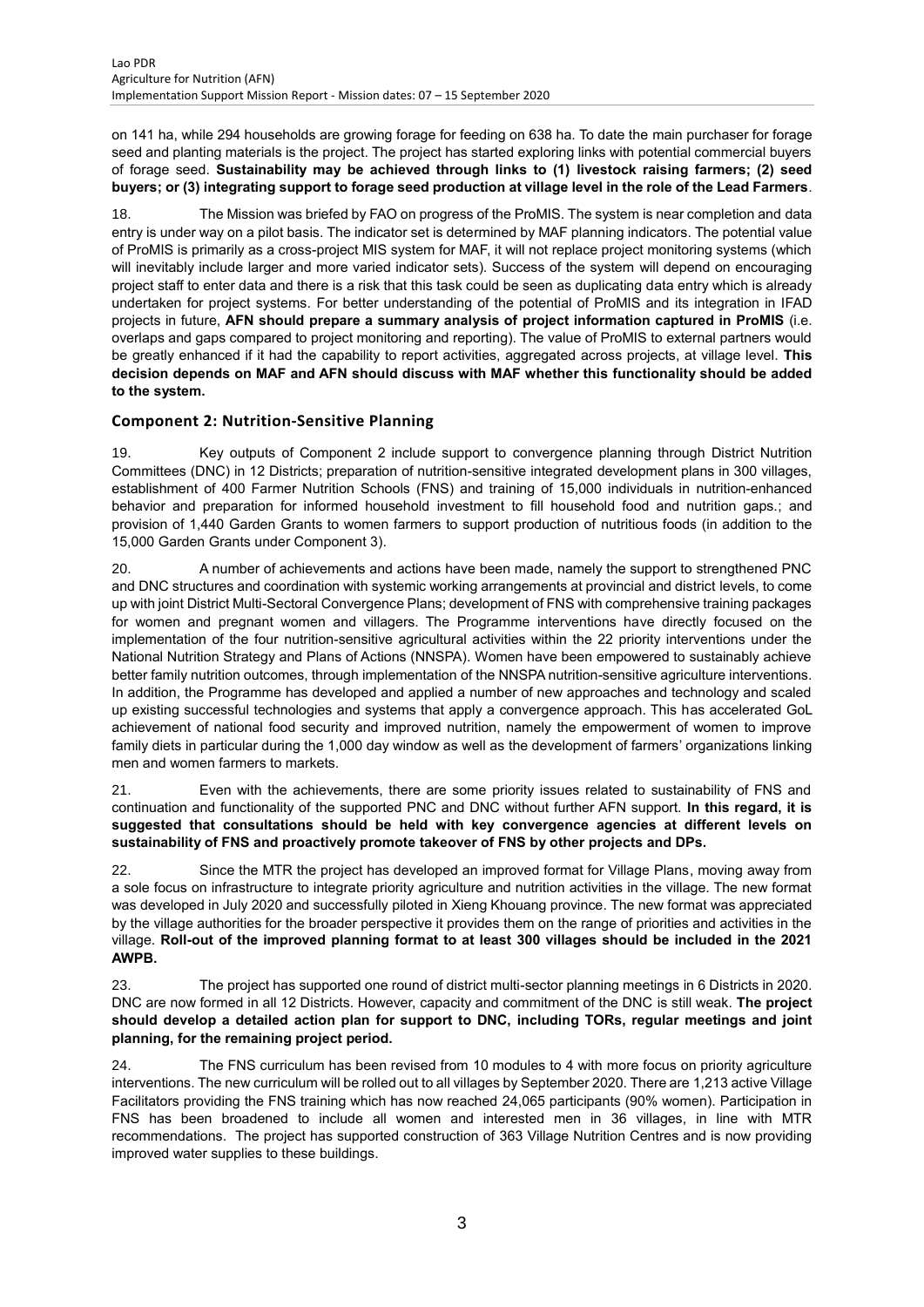25. Following the MTR agreements, the project has allocated budget from Component 2 for an additional 1,440 Garden Grants which will be disbursed in 36 villages, bringing the expected total achievement to 16,440 grants.

26. Sustainability of FNS beyond the project period is a priority issue. In the present model FNS depend on project support for allowances for Village Facilitators and for materials for cooking demonstrations, while it is accepted that a major incentive for participation in FNS is access to the Garden Grants. It is not realistic to expect the same level of activity to continue without external support. Other donors are considering support to nutrition activities in the project target area and **the project should be proactive in proposing that these donors consider continuity of support to the FNS**, thus building on the achievements of AFN. Some Village Facilitators are being trained as Lead Farmers and will be certified as Village Agriculture Technicians, thus accessing a basic level of support from DAFO. **The project should explore with MAF the possibility that the role of farmer nutrition school facilitator / agriculture and nutrition specialist in the village could be recognised as a specific role within the Village Agriculture Technician system**, potentially allowing the Village Facilitators to be certified and to receive ongoing support in their core role.

27. Following the positive results on the ground, with support from WFP and other donors, the project nutrition activities could be up-scaled into the NNSPA. **To facilitate this the project should invest more in knowledge products to raise awareness and disseminate information about the project achievements, particularly at the policy and donor coordination level.** This may include high quality photo book formats and short video documentaries. This is discussed further under Knowledge Management below.

#### **Component 3: Profitable Investment in Nutrition-Sensitive Agriculture**

28. Key outputs of Component 3 are preparation of Strategic Investment Plans (SIP) for 12 commodities, village grants for infrastructure development in 400 villages, Garden Grants to 15,000 women farmers (now increased to 16,440 with funds allocated under Component 2); formation of 800 Agriculture Production Groups (APG) which receive group grants to support their investment plans, and 7 Public, Private, Community Partnership agreements with value chain entrepreneurs who receive grants to support their activities.

29. The SIPs were completed in 2019 with technical assistance from FAO, however it is not clear that they have been effectively integrated in project investment activities as most of the SIPs do not align with the project supported PPCPs, except in the case of Cardamom.

30. Infrastructure projects have been completed in almost all 400 villages, reaching the project target, with a further 41 Village Infrastructure Plans (VIP) in planning and approval phase and two VIP in the pre-planning phase. It is expected that all 443 VIP will be completed by first quarter 2021. Rural roads, drinking water supplies and irrigation comprise about 75% of the projects, but other types include livestock fencing, fishponds, markets, warehouses and a cardamom drying facility.

31. To date, 815 APG have been formed (exceeding the target of 800) and 542 APG have received grants. In line with MTR recommendations, all APG will receive grants by the end of the project.

32. The MTR agreed to limit the final number of PPCP to seven. Six of these are now approved with implementation in progress, while the seventh is awaiting approval. Of the seven PPCP, five relate to storage and processing of cardamom for export. One PPCP is for improvement of chicken production for the domestic market and export and one is for construction of a slaughterhouse for pig production.

33. **Village infrastructure funds not yet committed (including funds that may become available under additional financing) should be used for projects that directly support APG activities** in the villages.

34. **The project should ensure that there is a clear plan for the remaining APG activities including training, alignment of Component 1 on-farm demonstrations, and disbursement of APG grants,** to ensure timely completion and maximise sustainability during the remaining project period.

#### **Monitoring and Evaluation**

35. Since the MTR the project has developed a monitoring database based on MS Excel spreadsheets with capability to import and consolidate data entered at District level. This system is now being rolled out and appears to have good potential to improve data collection, consolidation and analysis.

36. Final results of the Mid-Line Survey have now been documented. Most key nutrition indicators show signs of positive progress, with generally better values in the project villages compared to control villages. The survey also found encouraging increases in production and sale of agriculture commodities in the target villages, with the exception of pig production which was affected by the Asian Swine Flu outbreak.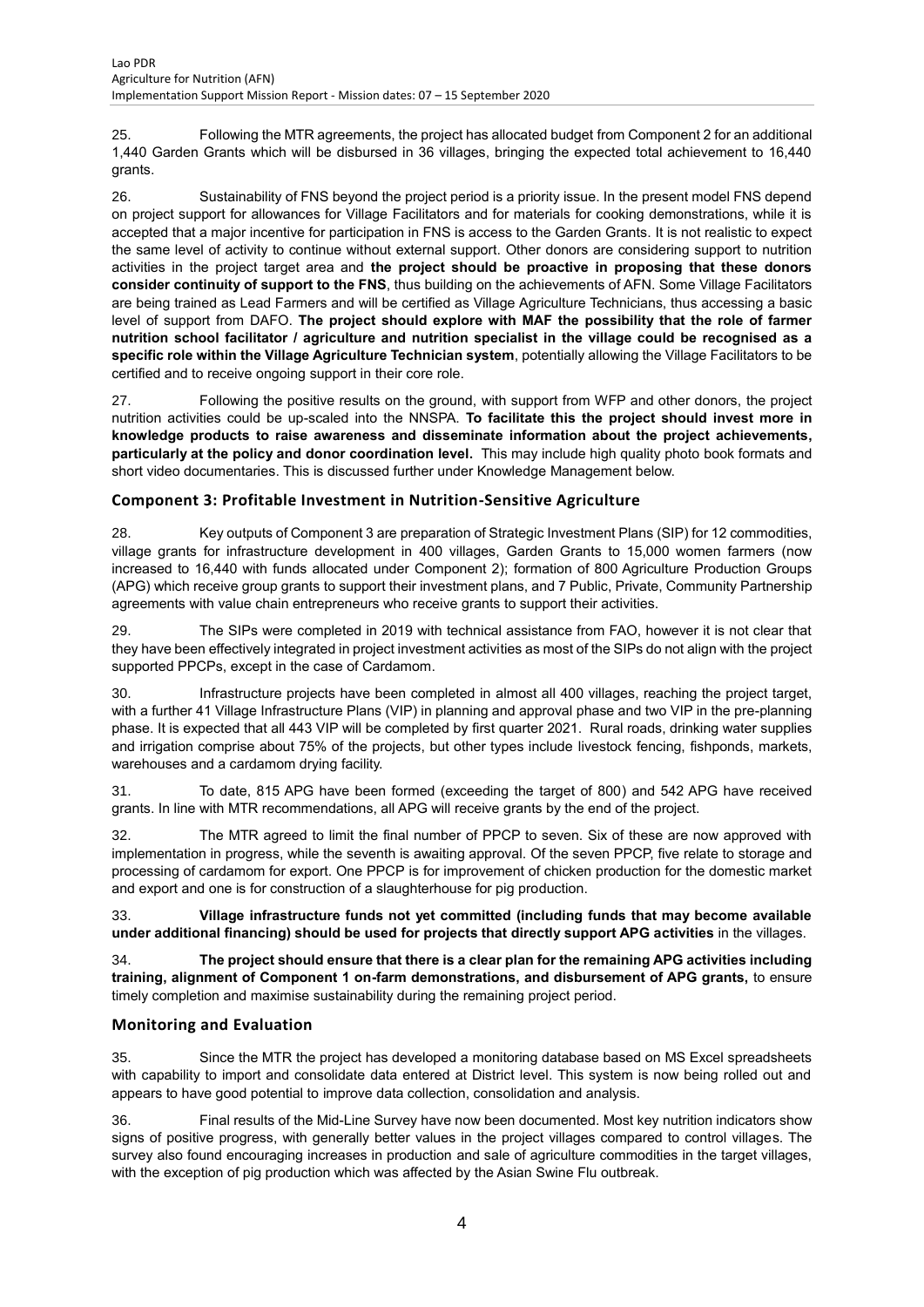37. The project is developing a Household Diary format to be introduced for farmers to record cash spending, labour inputs, outputs and sales and track profitability after adoption of specific technology. The Household Diary will be tested in the final quarter of 2020 and rolled out to selected farmers in 2021. Based on experience elsewhere, **it is recommended to keep the format as simple as possible (possibly a wall chart rather than a book) and include only information of direct relevance and interest to the farmer** (i.e. the household diary is unlikely to be a successful means of collecting M&E data that are not of direct interest to the farmer).

38. A further Impact Survey will be conducted in December 2020. **In particular, the impact survey should measure adoption of PAR techniques by non-demonstration farmers.** The purpose of this is not only for overall project results measurement, but to identify the most effective PAR to prioritise for future trainings and demonstrations.

39. The project has requested IFAD assistance to develop the methodology for a Value for Money study of the project. **IFAD will seek to identify a suitable expert to be mobilised for a mission early in 2021.**

**40. Knowledge Management:** Building on the project achievements including production of key technical tools and guides on agriculture production techniques, farmer-to-farmer extension trainings and study tours organized within and outside project districts/provinces and effective communication instrument among project staff at all levels via different ways, **AFN is suggested to continue to:** 

- **a. Document key success and lessons learnt from project interventions to share with stakeholders at key events (country programme workshop, key government events, etc);**
- **b. Increased sharing of success stories through mass media (e.g., TV, Newspapers, radios, Facebook, etc); and**
- **c. Develop short videos on APGs, FNS, water infrastructure, nutrition related activities, PPCP, etc, from project support itself in view of replication or scaling up;**
- **d. Consider organising awareness-raising visits to project outputs for key decision-makers including Ministry of Finance and major donor representatives (World Bank, ADB etc).**

#### **Impact of COVID-19**

41. During the period since the MTR, economic activities and movement of people in Lao PDF have been affected by the efforts of GoL to prevent transmission of COVID-19 virus within the country. To date these efforts have been largely successful (Laos has reported only 23 confirmed cases and no deaths).

42. COVID-19 restrictions had a direct impact on project activities, with no travel to villages possible during April and May (some villages erected barriers to exclude all outsiders). Internal travel restrictions were lifted on 1<sup>st</sup> June. In these circumstances, the achievement of the project in ensuring continuity of implementation is commendable. However, the project estimates that progress was delayed by about 3 months overall.

43. AFN worked with WFP to conduct a survey of the impacts of the COVID-19 crisis in the project villages. A broader survey was conducted later by FAO. Impacts arose largely from the slowdown in important sectors of the economy, particularly out-migration of labour, manufacturing tourism. The overall effect was to amplify existing challenges and stresses including an ongoing rice and water crisis in some areas.

44. MAF, with FAO and WFP, has prepared a "Response plan for ensuring food security and nutrition mitigating impacts of COVID-19 containment measures in Lao PDR" (June 2020). **AFN activities are well aligned with this plan, but there is limited scope for adjustment within the remaining AFN budget. This is the context for preparation of the proposal for additional financing, which is currently under review by GAFSP.** The additional funds are specifically for scaling-up smallholder grants, strengthening the local extension service provision and construction of targeted small infrastructures such as irrigation, water supply, fishponds and market infrastructure.

#### **Exit Strategy**

45. The project has prepared a draft Exit Strategy which has been shared with the Mission. The project plans to finalise the Exit Strategy and submit to IFAD for No Objection in Q4 2020.

46. Considering the impact that additional financing, if approved, will have on operations in the remaining project period (see below), **it may be appropriate to delay finalising the Exit Strategy until the outcome of the additional financing application is known**.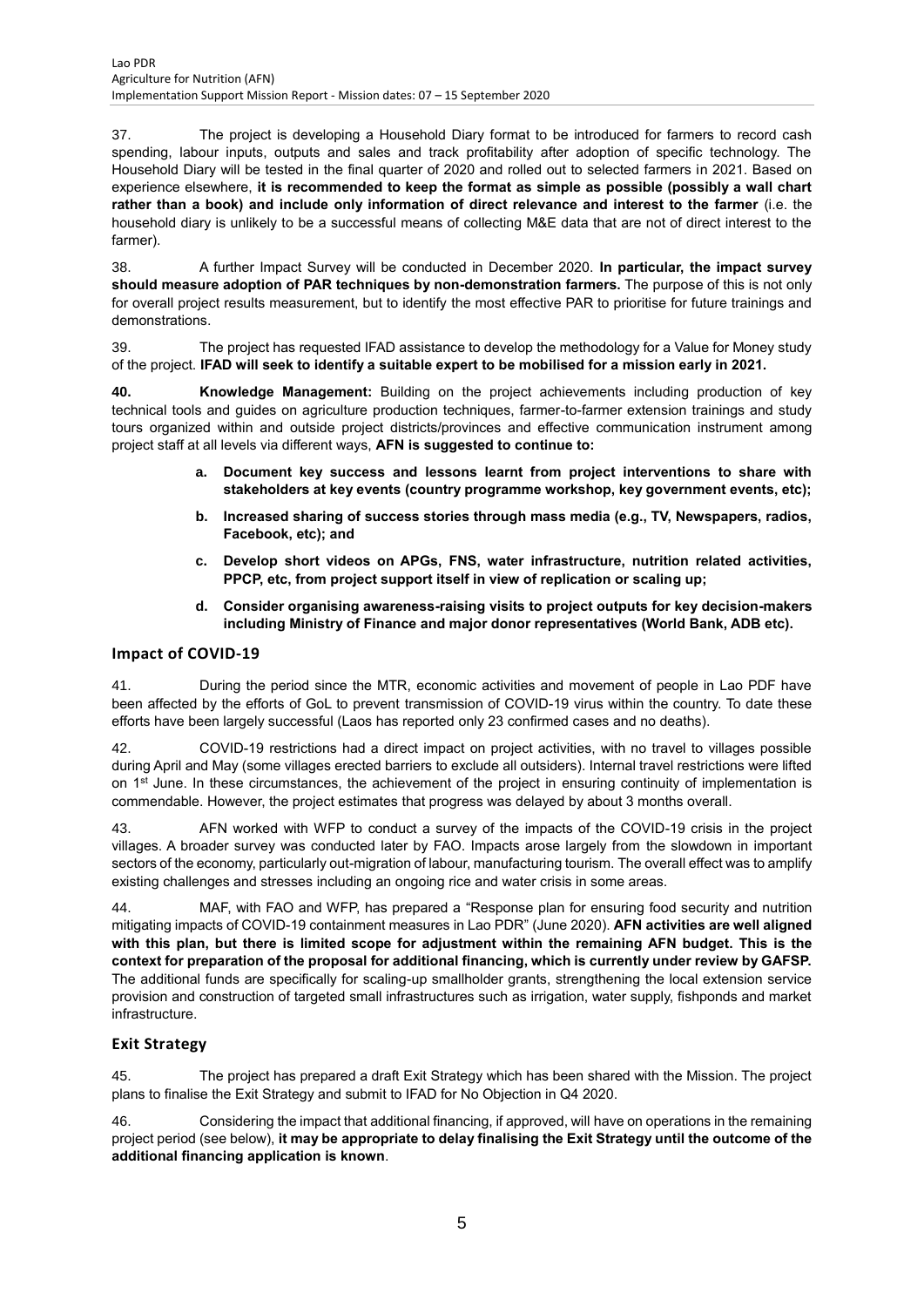47. The draft Exit Strategy is detailed and covers phase out and post-project sustainability arrangements for all aspects of the project. Within the Exit Strategy, particular attention should be paid to:

- a. Ensuring that key guidelines and materials developed by the project, particularly the PAR and the Farmer to Farmer Extension Strategy, remain in use under DTEAP ownership;
- b. Strengthening the DNC so that it can continue to operate;
- **c. Sustainability of the FNS: this may require further support. Recognition and certification of the Village Facilitators as Lead Farmers / Village Agriculture Technicians with a specific agriculture and nutrition focus could provide a framework for DAFO to continue a basic level of support;**
- **d. Sustainability of the Lead Farmers, Farmer-to-Farmer extension activities and support to the APG: the programme of certification of the Lead Farmers is of central importance;**
- **e. Sustainability of infrastructure: as detailed in the Exit Strategy, ownership and maintenance responsibilities for infrastructure will vary according to the type, but all infrastructure outputs should be handed over with a maintenance plan, wherever possible, arrangements for funding of maintenance;**
- f. Sustainability of the PPCP, ensuring continuity of benefits to the project farmers.

#### **Additional Financing Proposal**

48. A decision from GAFSP on approval of the proposal for additional financing is expected by the end of September 2020.

49. If the additional financing is approved in full, it will increase the funds available to the project by \$US 5.3 million. The additional financing would become effective around the beginning of 2021 (after amendment of the Financing Agreement between IFAD and GoL) and is planned to be disbursed by the project completion date (30<sup>th</sup> June 2022). The initial GAFSP financing remaining for 2021-22 (assuming full disbursement of the 2020 AWPB amount) is \$US 1.7 million of the investment project (grant to IFAD) and \$US 1.4 million of the TA project (grant to WFP). Therefore, approval of additional financing will result in a significant scale-up and acceleration of project activities during the final 18 months of the project. The project will need to initiate new investments while also implementing steps to ensure sustainability of the existing investments under the Exit Strategy. For some types of investment, including infrastructure but also FNS, APG and farmer grants, the time available to complete the investment and achieve sustainability will be rather short.

50. Once the decision on additional financing is known, the project should urgently prepare a detailed workplan for the remaining project period, integrating the additional financing with the already planned activities. This workplan should be shared with IFAD for comment by end October 2020. If, as a result of preparation of the workplan, it becomes clear that more time will be needed to complete all activities while maintaining quality and maximising sustainability, a proposal for a no-cost extension of the project period, perhaps to end 2022, could be considered.

**51. The NPCO will meet with WFP and IFAD to discuss the work plan for implementation of Additional Financing activities. The meeting is provisionally scheduled for the third week of October 2020.**

#### **Project Management**

52. AFN has clear structure at central and local levels in project management and implementation. District government agencies, coordinated by DAFO, play key roles in supporting and implementation of AFN activities. A number of technical tools and guides have been developed and training provided for project staff. However, difficulties have been encountered which include over-spending of budgets at District level (some Districts have requested additional funds for operations in the remaining part of 2020. The NPCO is challenged to maintain effective management over decentralised activities due to the distance to the target Districts and to the project villages, as well as limited management capacity at District level. These problems have been increased due to difficulty of travelling during the COVID crisis. **NPCO should have a detailed plan to provide selected coaching / technical support to district counterparts with field work report on key deliverables, issues and future plans. In addition, with limited project funds, as per approved AWPB, all investment and operational plans of DAFOs and PAFOs have to be approved by NPCO with clear target and deliverables shared on a timely and regular basis with NPCO and among district implementing partners.**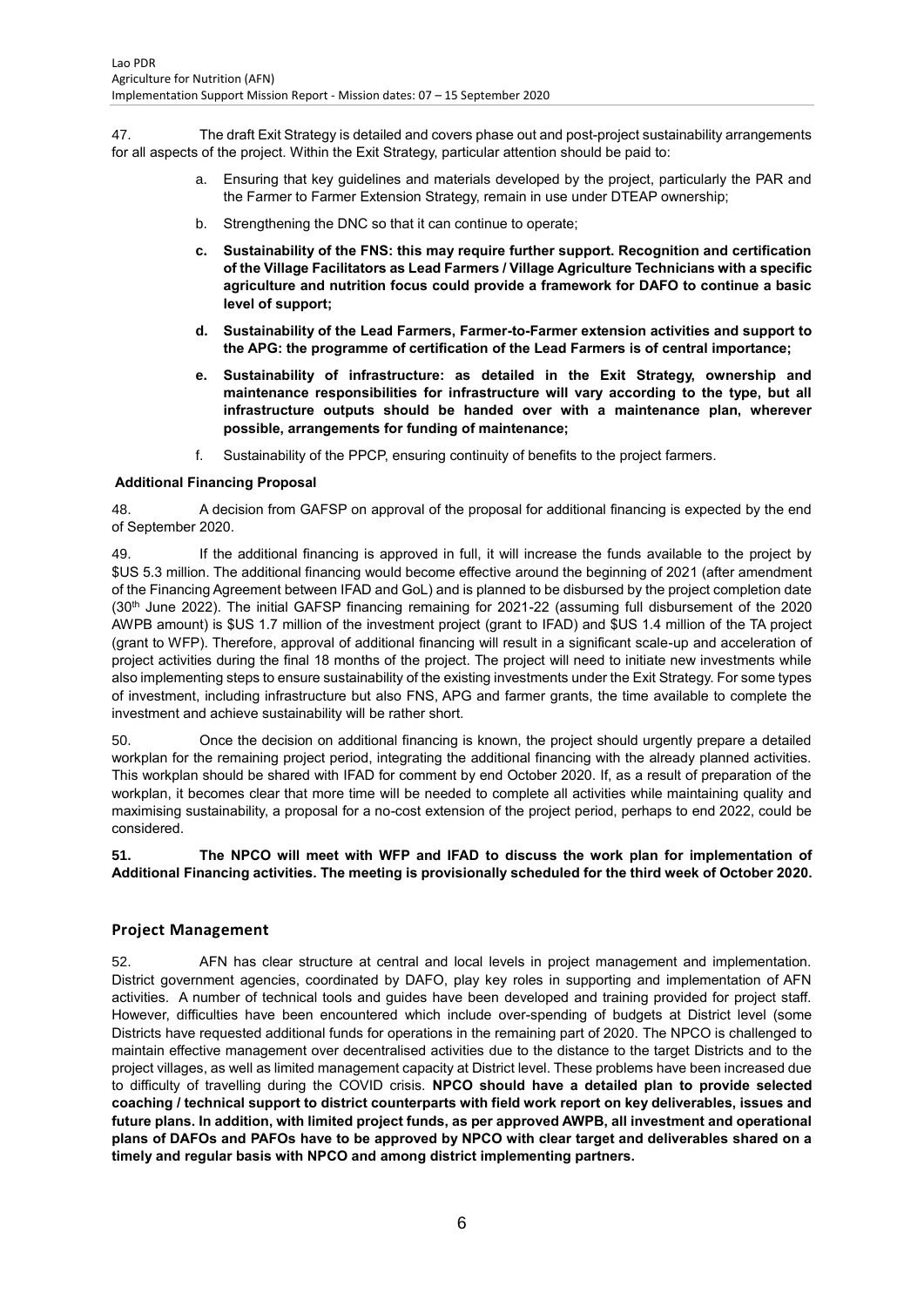## **Financial Progress**

53. The project reports that as of 31<sup>st</sup> August 2020 overall disbursement reached 71.3% of the estimated project cost. Disbursement of the GAFSP grant to IFAD (executed by the NPCO and financing Component 1, Component 3 and management costs) reached 82.7% while the GAFSP grant to WFP (Component 2) reached 61.7%. The table from the project report is reproduced below.

|                             | <b>Commitment</b><br>(USD) | Disbursed as<br>of December<br>31, 2019 | <b>Planned AWPB</b><br>2020 | Actual<br><b>Disbursed 1</b><br>Jan to 31<br>Aug 2020 | Actual<br><b>Disbursed</b><br>2016 to 31 Aug<br>2020 | <b>Disbursed</b><br><b>Jan-Aug 2020</b><br>as % AWPB<br>2020 | <b>Total</b><br>disbursed to<br>31 Aug 2020<br>as % of total<br>commitment |
|-----------------------------|----------------------------|-----------------------------------------|-----------------------------|-------------------------------------------------------|------------------------------------------------------|--------------------------------------------------------------|----------------------------------------------------------------------------|
|                             | $\mathfrak{p}$             | 3                                       | $\overline{4}$              | 5                                                     | $6=3+5$                                              | $7 = 5/4$                                                    | $8 = 6/2$                                                                  |
| Total<br>Project            | 38,820,000                 | 21,318,072                              | 10,767,584                  | 6,341,227                                             | 27,659,300                                           | 58.9%                                                        | 71.3%                                                                      |
| <b>GAFSP</b><br><b>IFAD</b> | 24,000,000                 | 15,345,998                              | 6,981,457                   | 4,498,091                                             | 19,844,089                                           | 64.4%                                                        | 82.7%                                                                      |
| <b>GAFSP</b><br><b>WFP</b>  | 6,000,000                  | 2,909,000                               | 1,672,768                   | 794.307                                               | 3,703,307                                            | 47.5%                                                        | 61.7%                                                                      |
| Govt of<br>Lao              | 5,420,000                  | 2,509,938                               | 960,059                     | 249,798                                               | 2,759,736                                            | 26.0%                                                        | 50.9%                                                                      |
| Benefici<br>aries           | 2,900,000                  | 553,137                                 | 1,153,300                   | 799,031                                               | 1,352,168                                            | 69.3%                                                        | 46.6%                                                                      |
| Private<br>Sector           | 500,000                    | 0                                       | $\bf{0}$                    | 0                                                     | 0                                                    | 0                                                            | 0                                                                          |

Summary of expenditure in USD by financiers - as of 31 August 2020

# **C. Recommendations**

The following list of recommendations have been discussed with the Project team and have been adjusted in line with Project comments.

| <b>Actions</b>                                                                                                                                                                                                                                                                                            | <b>Responsibility</b> | <b>Deadline</b>  | <b>Status</b> |
|-----------------------------------------------------------------------------------------------------------------------------------------------------------------------------------------------------------------------------------------------------------------------------------------------------------|-----------------------|------------------|---------------|
| <b>Component 1</b>                                                                                                                                                                                                                                                                                        |                       |                  |               |
| <b>ProMIS</b>                                                                                                                                                                                                                                                                                             |                       |                  |               |
| Prepare summary analysis of information on AFN<br>actually captured / to be captured by ProMIS (mainly<br>for better understanding of value of ProMIS particularly<br>for future projects)<br>Discuss with MAF to request FAO to add functionality<br>to identify activity locations and report aggregate | NPCO / MAF            | November<br>2020 | Agreed        |
| activities by village                                                                                                                                                                                                                                                                                     |                       |                  |               |
| <b>PAR</b>                                                                                                                                                                                                                                                                                                |                       |                  |               |
| Prioritise developing simple visual materials for highest<br>priority commodities. Aim is to be able to disseminate<br>through Lead Farmers without extensive training.<br>Consider possibility to use electronic dissemination<br>(through smartphones or tablets)                                       | NPCO/DTEAP<br>/ NAFRI | Ongoing          | Agreed        |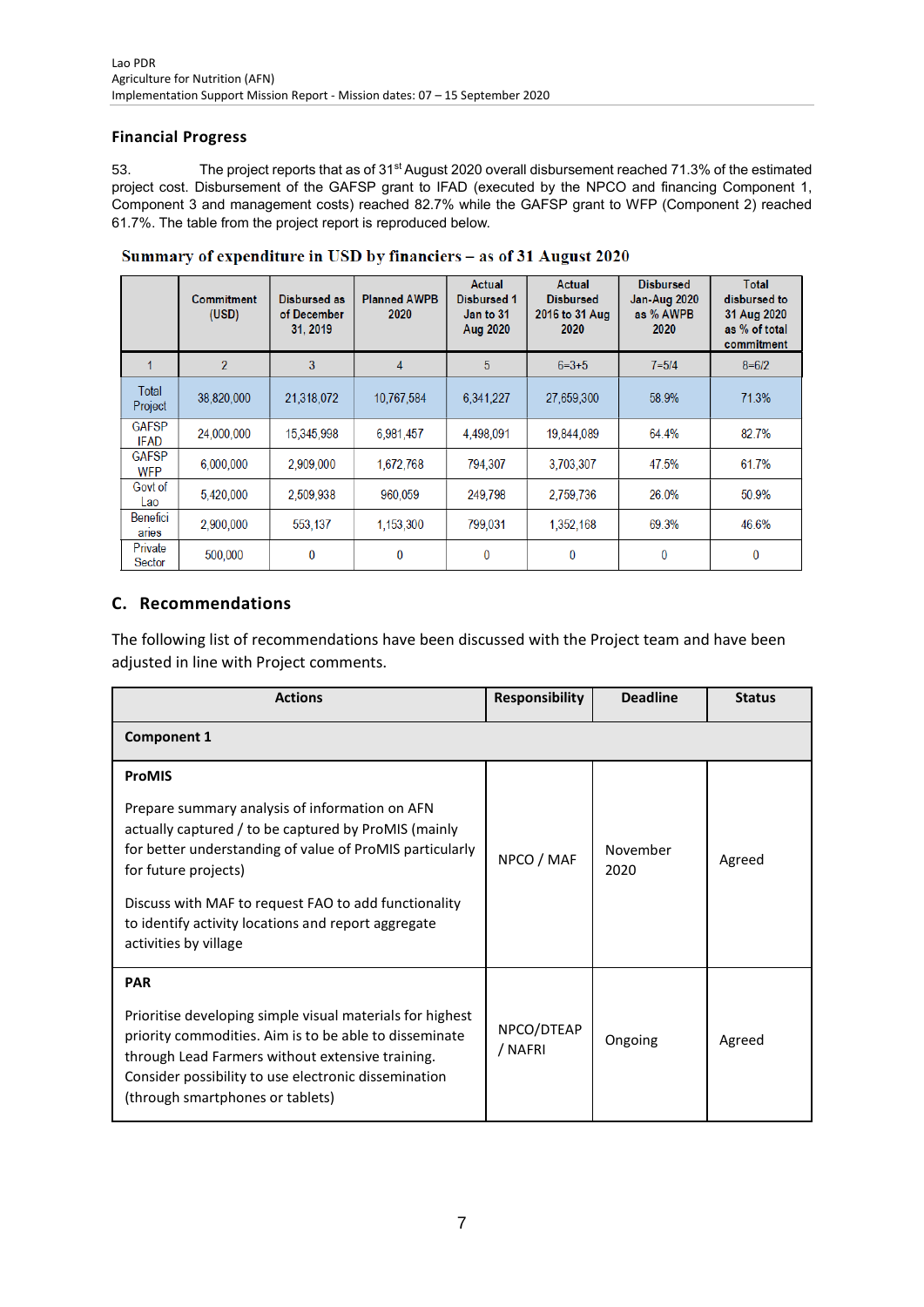| <b>PAR</b>                                                                                                                                                                                                                                     |                                      |          |        |
|------------------------------------------------------------------------------------------------------------------------------------------------------------------------------------------------------------------------------------------------|--------------------------------------|----------|--------|
| Highest priority should be given to PARs that (1) match<br>the most common APG activities; or (2) are shown to<br>result in high adoption / replication by non-<br>demonstration farmers                                                       | NPCO/DTEAP<br>/NAFRI/<br><b>DAFO</b> | Ongoing  | Agreed |
| <b>PAR and On-Farm Demos</b>                                                                                                                                                                                                                   |                                      |          |        |
| In any case where training / demonstration<br>introduces a commodity that is not already produced<br>in the village, link to a buyer/collector should always<br>be included.                                                                   | NPCO/DTEAP<br>/NAFRI/<br><b>DAFO</b> | Ongoing  |        |
| <b>On-Farm Demonstrations</b>                                                                                                                                                                                                                  |                                      |          |        |
| Give priority to demonstrations that directly support<br>ongoing APG investments (i.e. APG where grants<br>have not been fully disbursed yet)                                                                                                  | NPCO/DTEAP<br>/DAFO                  | Ongoing  | Agreed |
| <b>Forage</b>                                                                                                                                                                                                                                  |                                      |          |        |
| Continue to strengthen sustainability of forage<br>activities through (1) linkage to livestock raising<br>farmers; (2) linkage to potential buyers of forage<br>seed; and (3) integrate in skills / responsibilities of<br><b>Lead Farmers</b> | NPCO/DTEAP<br>/DAFO                  | Ongoing  | Agreed |
| Farmer-to-Farmer                                                                                                                                                                                                                               |                                      |          |        |
| Emphasize that farmer-to-farmer extension is about<br>sharing of skills already present in the community, as<br>well as dissemination of training materials developed<br>centrally                                                             | NPCO/DTEAP<br>/DAFO                  | Ongoing  | Agreed |
| Farmer-to-Farmer                                                                                                                                                                                                                               |                                      |          |        |
| Prioritize continuous training and capacity building<br>of Lead Farmers and official certification by the end<br>of the project, to improve sustainability.                                                                                    | NPCO/DTEAP<br>/DAFO                  | Ongoing  | Agreed |
| <b>Component 2</b>                                                                                                                                                                                                                             |                                      |          |        |
| <b>Improved Village Nutrition Plans</b>                                                                                                                                                                                                        |                                      |          |        |
| Continue roll-out of simple improved village nutrition<br>plan format                                                                                                                                                                          | NPCO/WFP                             | Ongoing  | Agreed |
| Integration of Village Facilitator in Lead Farmer                                                                                                                                                                                              |                                      |          |        |
| system                                                                                                                                                                                                                                         | NPCO/WFP/                            | December | Agreed |
| Discuss with MAF (PAFO-DAFO) whether the FNS<br>Village Facilitator could be recognised within the Village<br>Agriculture Technician / Lead Farmer framework and as                                                                            | <b>MAF</b>                           | 2020     |        |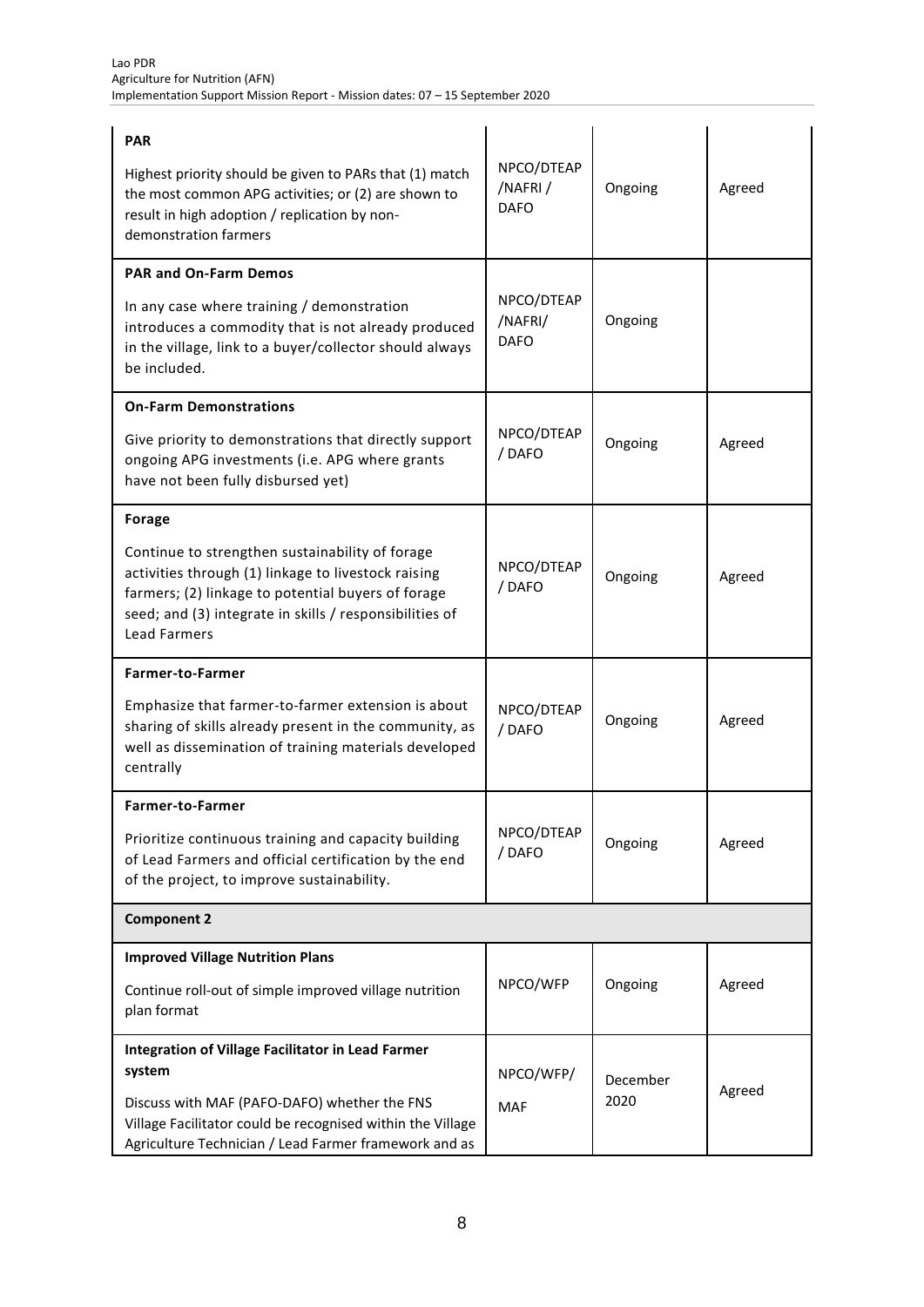| such receive certification. (i.e. VF would continue to<br>receive DAFO support as Lead Farmers)                                                                                                                                                                                                               |                         |                  |        |
|---------------------------------------------------------------------------------------------------------------------------------------------------------------------------------------------------------------------------------------------------------------------------------------------------------------|-------------------------|------------------|--------|
| Proactively promote takeover of FNS by other donors<br>/ projects<br>Approach donors/projects who are known to be<br>considering nutrition activities in the project target<br>area to explore whether they can integrate AFN VF /<br>FNS network into their activities                                       | NPCO/WFP/<br>MAF        | December<br>2020 | Agreed |
| <b>District Multi-Sectoral NUT Plan</b><br>Develop detailed action plan to support DNC -<br>including TORs, regular meeting and joint planning for<br>2020/21.                                                                                                                                                | NPCO/WFP/<br>MAF        | December<br>2020 | Agreed |
| <b>Sustainability of FNS (exit strategy)</b><br>Consultation with convergence agencies at central and<br>local level on sustainability of AFS, to be included in the<br>project exit strategy.                                                                                                                | NPCO/WFP/<br><b>MAF</b> | October 2020     | Agreed |
| <b>Component 3</b>                                                                                                                                                                                                                                                                                            |                         |                  |        |
| Infrastructure to support APG activities<br>Encourage villages to use infrastructure grants to<br>directly support APG priority activities, e.g. small-scale<br>irrigation / water management. Range of investment<br>types can be extended. (this will mainly apply if<br>additional financing is approved). | NPCO / DAFO             | Ongoing          | Agreed |
| <b>Quantity and quality of APG</b><br>Clear action plan to support remaining APGs to be<br>receive investment funds and associated trainings.                                                                                                                                                                 | NPCO / DAFO             | November<br>2020 | Agreed |
| Monitoring and Evaluation and Knowledge Management                                                                                                                                                                                                                                                            |                         |                  |        |
| <b>Farmer Diary</b><br>Use very simple format for Farmer Diary, consider using<br>a wall chart format rather than a notebook. Only<br>include information of direct interest / use to farmers                                                                                                                 | NPCO/<br><b>DTEAP</b>   | October 2020     | Agreed |
| <b>Monitoring of Adoption / Replication</b><br>End of year survey should include measuring adoption<br>of PAR / demonstration techniques by non-<br>demonstration farmers (such as APG members and<br>others)                                                                                                 | <b>NPCO</b>             | December<br>2020 | Agreed |
| <b>Value for Money</b>                                                                                                                                                                                                                                                                                        | IFAD / NPCO             | February 2021    | Agreed |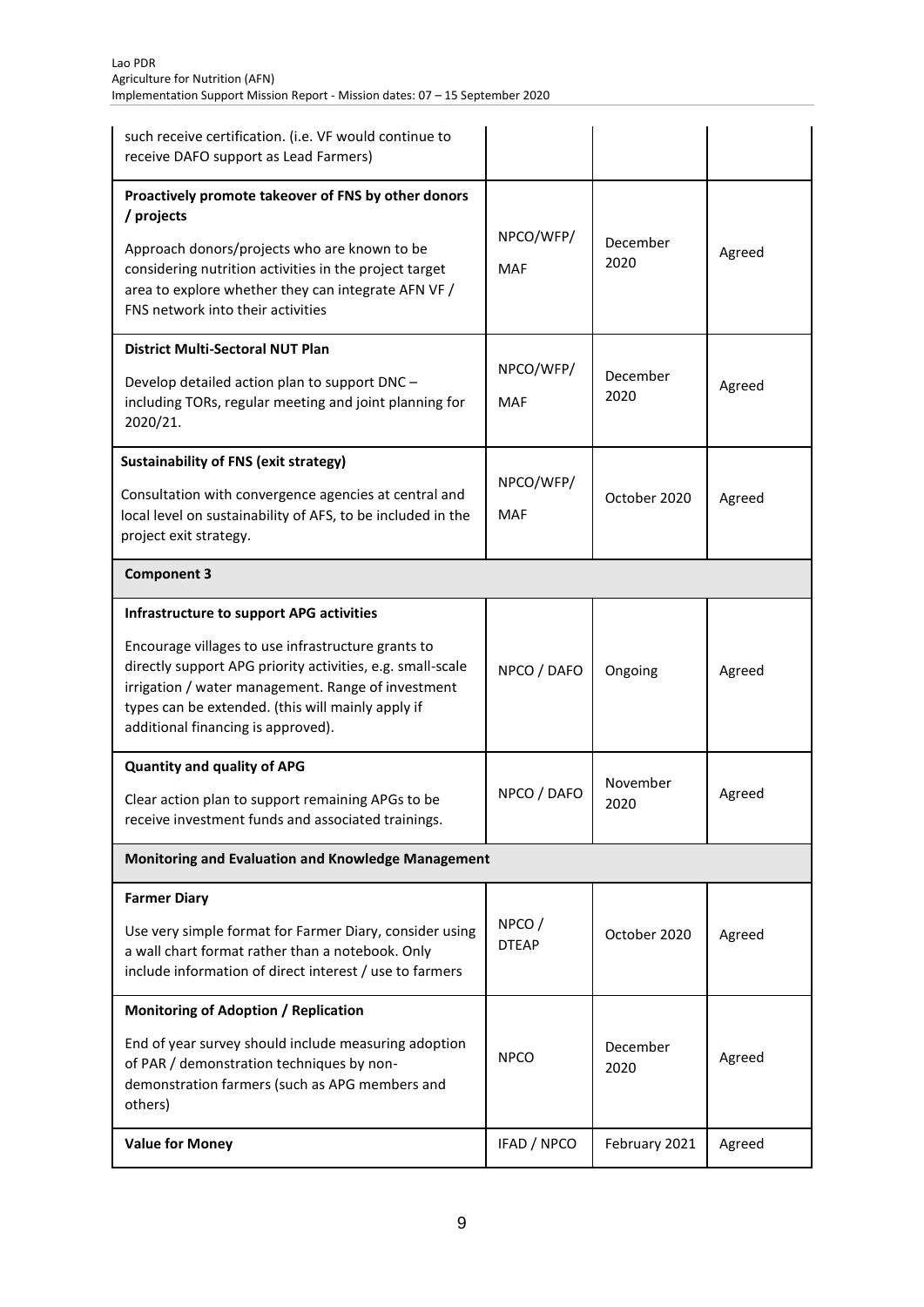| IFAD to mobilise an economist (possibly as part of 2021<br>supervision mission) to make recommendations on<br>methodology for end-of project value for money / cost-<br>benefit analysis approach and train project staff.                                                                                                                                                                                                                                                                                                                                                                                                                                                                                                                                             |             |                                                                |        |
|------------------------------------------------------------------------------------------------------------------------------------------------------------------------------------------------------------------------------------------------------------------------------------------------------------------------------------------------------------------------------------------------------------------------------------------------------------------------------------------------------------------------------------------------------------------------------------------------------------------------------------------------------------------------------------------------------------------------------------------------------------------------|-------------|----------------------------------------------------------------|--------|
| Raise Awareness with a view to mobilising funds for<br>scale-up<br>Document key success and lessons learnt from<br>a.<br>project interventions to share with stakeholders at key<br>events (country programme workshop, key<br>government events, etc);<br>Increased sharing of success stories through<br>b.<br>mass media (e.g., TV, Newspapers, radios, Facebook,<br>etc);<br>Develop short videos on APGs, FNS, water<br>c.<br>infrastructure, nutrition related activities, PPCP, etc,<br>from project support itself in view of replication or<br>scaling up; and<br>Consider organising awareness-raising visits to<br>d.<br>project outputs for key decision-makers including<br>Ministry of Finance and major donor representatives<br>(World Bank, ADB etc). | NPCO / MAF  | Ongoing                                                        | Agreed |
| <b>Management</b>                                                                                                                                                                                                                                                                                                                                                                                                                                                                                                                                                                                                                                                                                                                                                      |             |                                                                |        |
| <b>Work Plan for Additional Financing</b><br>If Additional Financing is approved, prepare<br>implementation work plan as basis for drafting AWPB<br>2021. Assess whether project time extension will be<br>necessary to complete AFN activities. Share with IFAD<br>at earliest possible date.<br>NPCO, WFP and IFAD will meet to discuss the AFN work<br>plan, provisionally in 3rd week October 2020                                                                                                                                                                                                                                                                                                                                                                 | NPCO / WFP  | October 2020                                                   | Agreed |
| Monthly Plan and follow up of the Plan:<br>District Monthly plans approved by NPCO with clear<br>target and report sharing<br>Close follow up / monitoring of physical and financial<br>implementation VS approved Plan                                                                                                                                                                                                                                                                                                                                                                                                                                                                                                                                                | NPCO / DAFO | Ongoing                                                        | Agreed |
| <b>Exit Strategy</b><br>Finalise exit strategy taking into account mission<br>recommendations / agreements and submit to IFAD for<br>NOL. Highest priority for (1) sustainability of FNS<br>activities at village level; (2) establish sustainable F2F<br>extension capacity at village level with DAFO support;<br>(3) sustainability of infrastructure investments                                                                                                                                                                                                                                                                                                                                                                                                   | NPCO / WFP  | October 2020<br>(after decision<br>on additional<br>financing) | Agreed |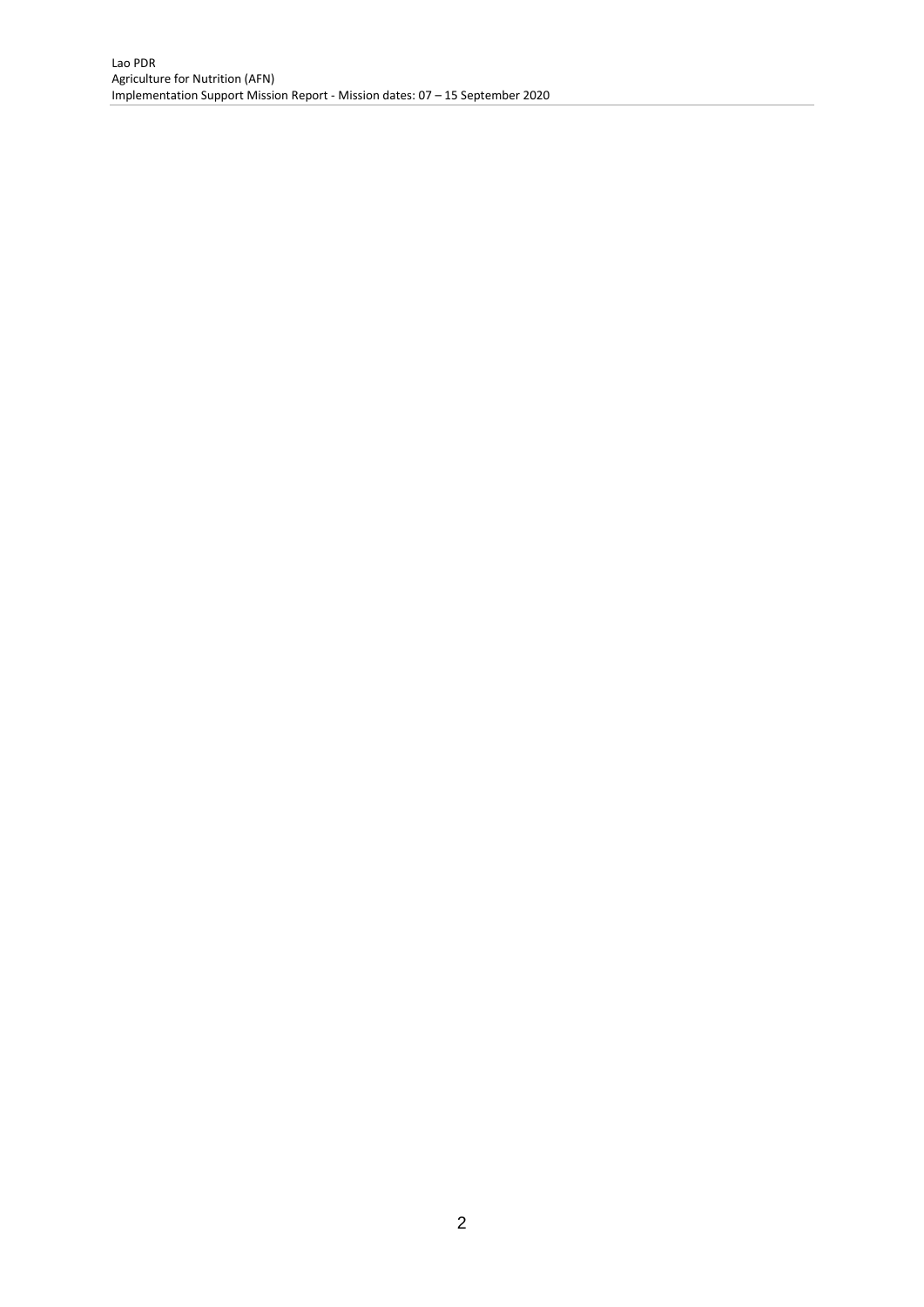## ANNEX: STATUS OF IMPLEMENTATION OF MTR AGREEMENTS

| <b>Actions</b>                                                                                                                                                                                                                                                                                                                                        | <b>Responsibility</b> | <b>Deadline</b> | <b>Status</b>                                                                                                                                                                                                                                                                                   |
|-------------------------------------------------------------------------------------------------------------------------------------------------------------------------------------------------------------------------------------------------------------------------------------------------------------------------------------------------------|-----------------------|-----------------|-------------------------------------------------------------------------------------------------------------------------------------------------------------------------------------------------------------------------------------------------------------------------------------------------|
| <b>Component 1</b>                                                                                                                                                                                                                                                                                                                                    |                       |                 |                                                                                                                                                                                                                                                                                                 |
| <b>Share ProMIS Indicator Set</b><br>The PROMIS indicator set should be shared with IFAD and other development partners of<br>MAF for comment and early alignment with future project design.<br><b>PROMIS</b> to track outputs at village level.                                                                                                     | <b>MAF</b>            | 03/2020         | Completed, MAF/ProMIS Indicator set is available                                                                                                                                                                                                                                                |
| <b>Prioritise Roll-Out of Selected PAR Models</b><br>Select 10 PAR models of highest value to APG farmers. Develop visual learning materials,<br>print and distribute for use                                                                                                                                                                         | NPCO/NAFRI            | 03/2020         | 19 priority PAR models have been selected and<br>documented in Lao language, additional extension<br>materials are under development.                                                                                                                                                           |
| TSC to Focus on Direct Services to Farmers<br>No further demonstration activities or expansion of fodder seed production on TSC sites.<br>No new TSC to be supported (final number 14). TSC to conduct high-quality on-farm<br>demonstrations of priority PAR models as learning opportunities for DAFO as well as<br>farmers.                        | <b>TSC</b>            | Ongoing         | Ongoing                                                                                                                                                                                                                                                                                         |
| <b>Sustainable Supply of Forage Planting Materials</b><br>Review sustainability of forage planting material supply chain and propose actions to<br>ensure supply post-project                                                                                                                                                                         | NPCO/DTAEP            | 06/2020         | Forage database is being updated<br>Draft action plan completed by DTEAP, to be<br>reviewed and finalized (Q3/4-2020)<br>Linkages with private forage seed producers for<br>possible partnerships to be developed                                                                               |
| <b>Finalise F2F Strategy</b><br>Finalise, approve and disseminate farmer-to-farmer extension strategy as a matter of<br>urgency. The strategy should cover both technical training (production and post-harvest)<br>and capacity development for group administration, business skills and market<br>connections, and group monitoring and evaluation | NPCO/DTEAP            | 03/2020         | F2F strategy has been approved by IFAD and<br>implementation has started.                                                                                                                                                                                                                       |
| <b>On-Farm Demonstrations</b><br>Using PAR models conduct on-farm demonstrations with Lead Farmers and APG. By end<br>of project all APG and FNS farmers to have opportunity to participate in (1) demonstration<br>of garden crop activity; (2) demonstration of livestock activity; and (3) demonstration of<br>cash crop activity.                 | DAFO and TSC          | Ongoing         | Following the implementation of the F2F strategy,<br>the first 25 villages have started to implement 53 on-<br>farm demos with support of NAFRI. Associated<br>farmer trainings and lead farmer involvement will be<br>rolled out during Q3 and Q4.<br>Progress monitoring will be done in Q3-4 |
| <b>Strengthen APG Capacity</b><br>Train APG in group administration, business skills and market connections, and group<br>monitoring and evaluation                                                                                                                                                                                                   | <b>DAFO</b>           | Ongoing         | Ongoing                                                                                                                                                                                                                                                                                         |
| <b>Component 2</b>                                                                                                                                                                                                                                                                                                                                    |                       |                 |                                                                                                                                                                                                                                                                                                 |
| Improve coordination of District Nutrition Committee (DNC)                                                                                                                                                                                                                                                                                            | NPCO/WFP              | Ongoing         | AFN is working with NNC/PAFO/DAFO on the<br>coaching of existing DNCs. The capacities of DNCs                                                                                                                                                                                                   |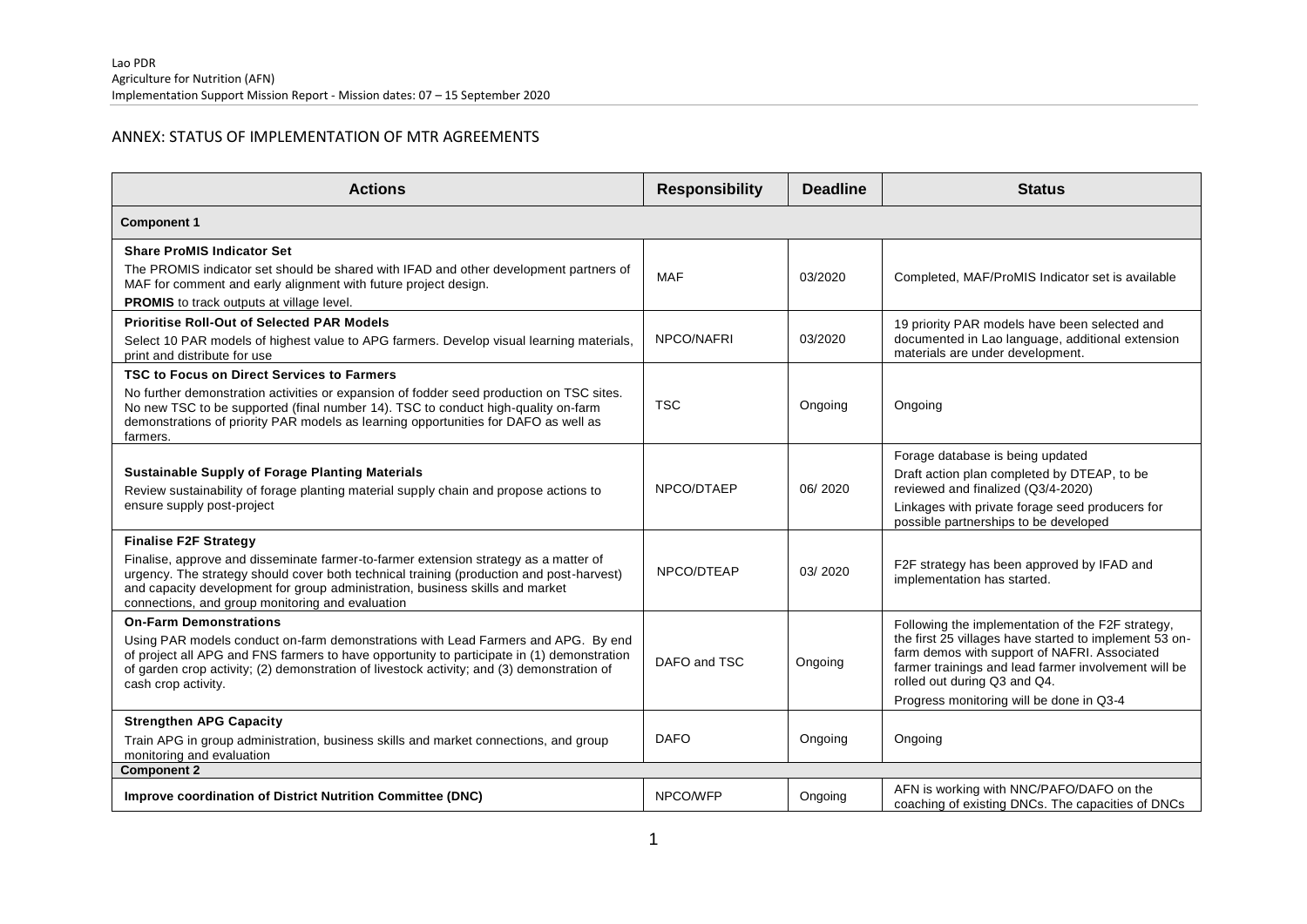| Provide coaching and facilitation support to build a collaborative working culture of the<br>DNC while implementing their existing convergence plans, supported by the district<br>leadership                                                                                                                       |                 |         | differ considerably between districts and progress is<br>still slow.                                                                                                                                                                                                                                                                                                                                                              |
|---------------------------------------------------------------------------------------------------------------------------------------------------------------------------------------------------------------------------------------------------------------------------------------------------------------------|-----------------|---------|-----------------------------------------------------------------------------------------------------------------------------------------------------------------------------------------------------------------------------------------------------------------------------------------------------------------------------------------------------------------------------------------------------------------------------------|
| <b>Develop capacity of District Nutrition Committee</b>                                                                                                                                                                                                                                                             |                 |         |                                                                                                                                                                                                                                                                                                                                                                                                                                   |
| Provide training to DNC members on functional competencies such as leadership,<br>advocacy, partnerships, planning, coordination, basic nutrition knowledge and awareness<br>etc                                                                                                                                    | NPCO/WFP        | 06/2020 | AFN is working with NNC/PAFO/DAFO on the<br>capacity building of existing DNCs                                                                                                                                                                                                                                                                                                                                                    |
| <b>Annual Progress Monitoring Meeting</b>                                                                                                                                                                                                                                                                           |                 |         |                                                                                                                                                                                                                                                                                                                                                                                                                                   |
| DNC to conduct joint meeting with PNC one time per year for progress monitoring,<br>knowledge sharing and learning. Farmers should also be invited to share their<br>experiences                                                                                                                                    | NPCO/WFP        | 12/2020 | Not yet conducted                                                                                                                                                                                                                                                                                                                                                                                                                 |
| <b>Improved Nutrition Sensitive Village Development Plans</b>                                                                                                                                                                                                                                                       |                 |         | Strategy has been developed, pilot has been                                                                                                                                                                                                                                                                                                                                                                                       |
| Prepare annual village development plans for funded activities and develop capacity of<br>the chief and other local committees to monitor and ensure coordination at implementation                                                                                                                                 | NPCO/WFP        | 06/2020 | conducted in XKH province and this activity will be<br>rolled out further in Q3 and Q4 of 2020                                                                                                                                                                                                                                                                                                                                    |
| <b>Broaden Participation in FNS</b>                                                                                                                                                                                                                                                                                 |                 |         |                                                                                                                                                                                                                                                                                                                                                                                                                                   |
| Participation in future FNS should include all women of reproductive age, adolescent girls<br>and care givers such as grandmothers and fathers. Also ensure awareness raising<br>reaches whole population of village.                                                                                               | NPCO/WFP        | Ongoing | Strategy has been developed, rolling out from Q3-<br>2020 onwards in 36 pilot villages.                                                                                                                                                                                                                                                                                                                                           |
| <b>Update IEC Materials</b>                                                                                                                                                                                                                                                                                         |                 |         |                                                                                                                                                                                                                                                                                                                                                                                                                                   |
| Update the Information, Education and Communication (IEC) materials to ensure (i)<br>relevance to the wider audience (ii) building on the rich local knowledge and cultural<br>practices that promote nutrition (iii) expand the scope based on learners needs e.g. on<br>post-harvest handling and food processing | NPCO/WFP        | 06/2020 | Ongoing updating, food processing module finalized.<br>Two local food and recipe manuals developed and in<br>the process of printing. Nutrient dense food list<br>developed, to be translated and printed.                                                                                                                                                                                                                        |
| <b>Focus on Locally Available Foods</b><br>Prioritise diversity of production and locally available foods that are adapted to the<br>environment in home garden activities for greater sustainability and scalability                                                                                               | NPCO/WFP        | Ongoing | Local food list has been developed and will be<br>incorporated in training modules.<br>Late August 2020, WFP-Laos has applied for a SDC<br>grant in the amount of 2,7 million USD for a 4 year<br>project on "Agro-biodiversity for improved food<br>security and nutrition" to be implemented in AFN<br>districts, focussing on locally available nutrient-<br>dense foods, FNS, seed supply chain development<br>and nutrition. |
| <b>Support Additional Garden Grants</b>                                                                                                                                                                                                                                                                             |                 |         | In the AWPB-2020 a total of 1,440 extra garden                                                                                                                                                                                                                                                                                                                                                                                    |
| Component 2 funds will be used to support additional Garden Grants to FNS participants<br>to enable them to replicate demonstrations of nutrition-relevant production technologies,<br>post-harvest, food processing etc.                                                                                           | NPCO/WFP        | Ongoing | grants have been budgeted, they will be disbursed in<br>36 villages that have broadened the FNS<br>participation. Disbursement is planned for Q4-2020<br>in the 36 pilot villages.                                                                                                                                                                                                                                                |
| <b>Component 3</b>                                                                                                                                                                                                                                                                                                  |                 |         |                                                                                                                                                                                                                                                                                                                                                                                                                                   |
| Broaden scope of home garden grant and link to planning                                                                                                                                                                                                                                                             | NPCO, DAFO, WFP | Ongoing | Ongoing, food processing module has been<br>developed. Linked to the Village Planning activities.                                                                                                                                                                                                                                                                                                                                 |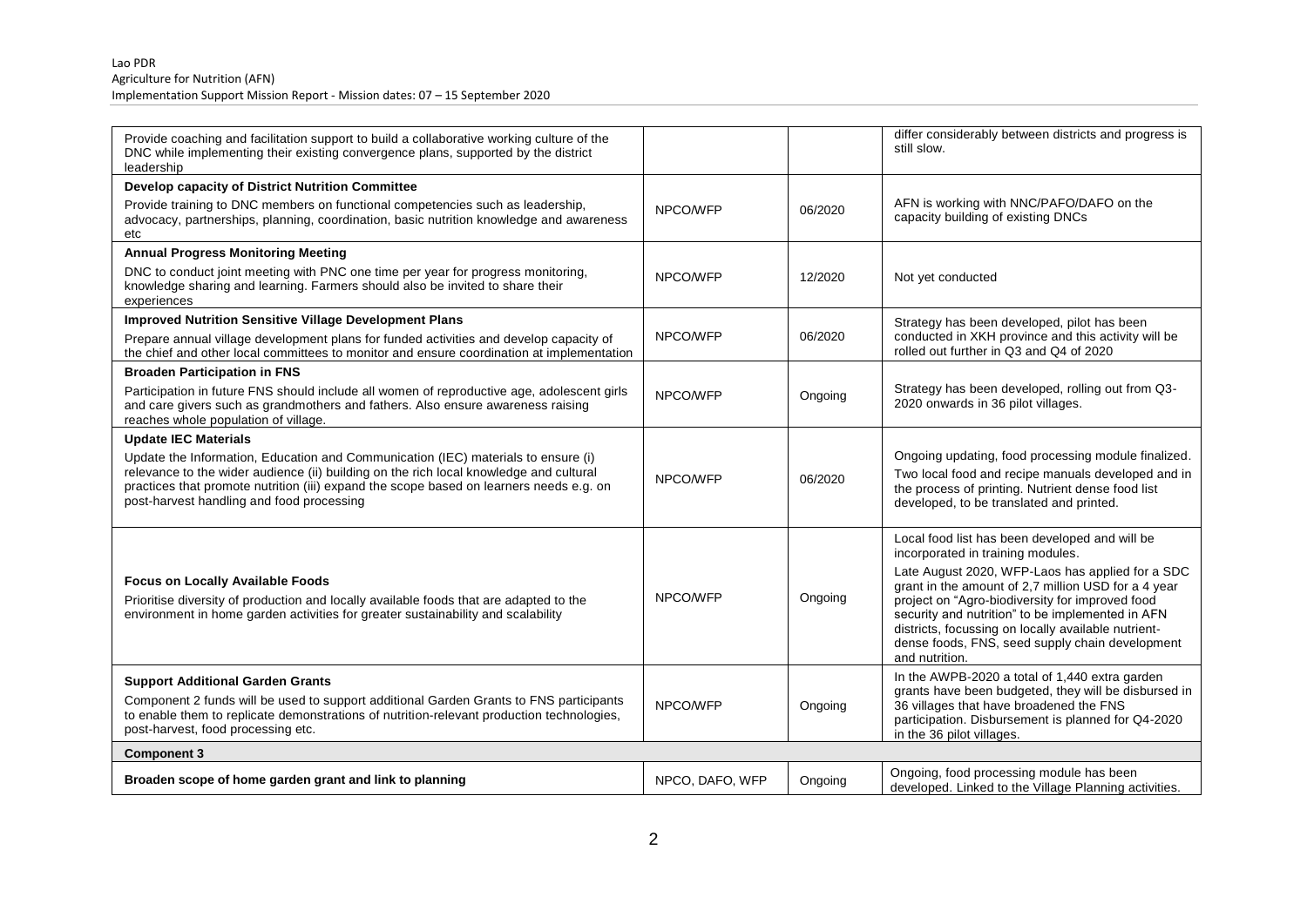| The scope of activities under the home garden grants should be expanded e.g. to include<br>post-harvest processing. Training should help grantees to choose activities linked to nutrition<br>planning at District and village level.                                                                                                                                                 |                                |         |                                                                                                                                                                                                                       |
|---------------------------------------------------------------------------------------------------------------------------------------------------------------------------------------------------------------------------------------------------------------------------------------------------------------------------------------------------------------------------------------|--------------------------------|---------|-----------------------------------------------------------------------------------------------------------------------------------------------------------------------------------------------------------------------|
| Poverty focus and targeting of APGs                                                                                                                                                                                                                                                                                                                                                   |                                |         |                                                                                                                                                                                                                       |
| Strengthen poverty reduction effectiveness of APGs through: (i) assessing the quality of the<br>existing APG investment models, (ii) modifying or ceasing investing in models that do not<br>have sufficient poverty reduction impact and/or do not reach vulnerable groups, (iii)<br>expanding successful models, and (iv) including new on farm models that show high<br>potential. | NPCO/PAFOs/DAFOs               | Ongoing | Ongoing, detailed assessment will take place in the<br>planned AFN project survey in Q4-2020.<br>Concept for poor APG member grant (USD 100)<br>developed and under discussion.                                       |
| <b>Quantity and quality of APG</b>                                                                                                                                                                                                                                                                                                                                                    |                                |         |                                                                                                                                                                                                                       |
| Final number of APG will be 800. All APG will receive grants. Improve quality and<br>performance of APG through: (i) Group size to be maximum 20 members, (ii) training on<br>group management, and use of fund; and (iii) strengthening M&E to ensure vertical and<br>horizontal flow of information as well as results and impacts.                                                 | NPCO/DAFOS                     | Ongoing | Ongoing, HH diary to be introduced in Q3 to<br>strengthen the M&E system                                                                                                                                              |
| <b>PPCP Acceleration</b>                                                                                                                                                                                                                                                                                                                                                              |                                |         |                                                                                                                                                                                                                       |
| Final number of PPCP will be 7. Accelerate PPCP implementation and disbursement by:                                                                                                                                                                                                                                                                                                   |                                |         |                                                                                                                                                                                                                       |
| (i) Deliver intensive hands-on technical support to enterprises/farms for full-fledged proposal<br>development, and financial and procurement management of the co-investments;<br>(ii) Translate the submitted PPCP proposals into English and submit to IFAD for review;                                                                                                            | <b>NPCO</b>                    | 12/2020 | 6 PPCPs proposals have been approved by IFAD.<br>1 PPCP has been identified and IFAD approval is<br>pending.                                                                                                          |
| (iii) Transfer the payment to enterprises/farms if they have fulfilled all their commitments as<br>per proposal and procurement plan;                                                                                                                                                                                                                                                 |                                |         | A total of USD 50,000 has been disbursed.                                                                                                                                                                             |
| No further PPCP to be initiated                                                                                                                                                                                                                                                                                                                                                       |                                |         |                                                                                                                                                                                                                       |
| <b>Ensure Cost-Effectiveness of Infrastructure</b>                                                                                                                                                                                                                                                                                                                                    |                                |         | An assessment has been started provincial levels to                                                                                                                                                                   |
| Appraise VIP infrastructure proposals for investment approval to ensure effectiveness and<br>efficiency of investment. Set maximum cost per hectare and cost per benefiting household<br>for irrigation, cost per kilometer for access road, cost per people for water supply. Reject<br>proposals exceeding maximum.                                                                 | DAFO/PAFO/NPCO                 | Ongoing | upgrade VIP implementation standards to ensure<br>cost-effectiveness, strengthen quality of construction<br>and comply with environmental standards. It is<br>planned that this will be ready to roll out in Q4-2020. |
| <b>Strengthen Quality of Infrastructure Construction</b>                                                                                                                                                                                                                                                                                                                              |                                |         |                                                                                                                                                                                                                       |
| Strengthen supervision VIP infrastructure construction to ensure construction quality in line<br>with designs and technical specifications.                                                                                                                                                                                                                                           | DAFO/PAFO/Project<br>Engineers | Ongoing | See above                                                                                                                                                                                                             |
| <b>Compliance with Environmental Standards</b>                                                                                                                                                                                                                                                                                                                                        |                                |         |                                                                                                                                                                                                                       |
| Ensure compliance with environmental standards, particularly for road design and<br>construction. If the budget for a road sub-project is not enough for technical and<br>environmental sustainability, the sub-project should be cancelled                                                                                                                                           | DAFO/PAFO/Project<br>Engineers | Ongoing | See above                                                                                                                                                                                                             |
| <b>Cancel Agriculture Cooperatives activity</b>                                                                                                                                                                                                                                                                                                                                       |                                |         |                                                                                                                                                                                                                       |
| It is agreed that this activity is dropped from the project                                                                                                                                                                                                                                                                                                                           | <b>NPCO</b>                    | 03/2020 | Done                                                                                                                                                                                                                  |
| <b>Targeting and Gender</b>                                                                                                                                                                                                                                                                                                                                                           |                                |         |                                                                                                                                                                                                                       |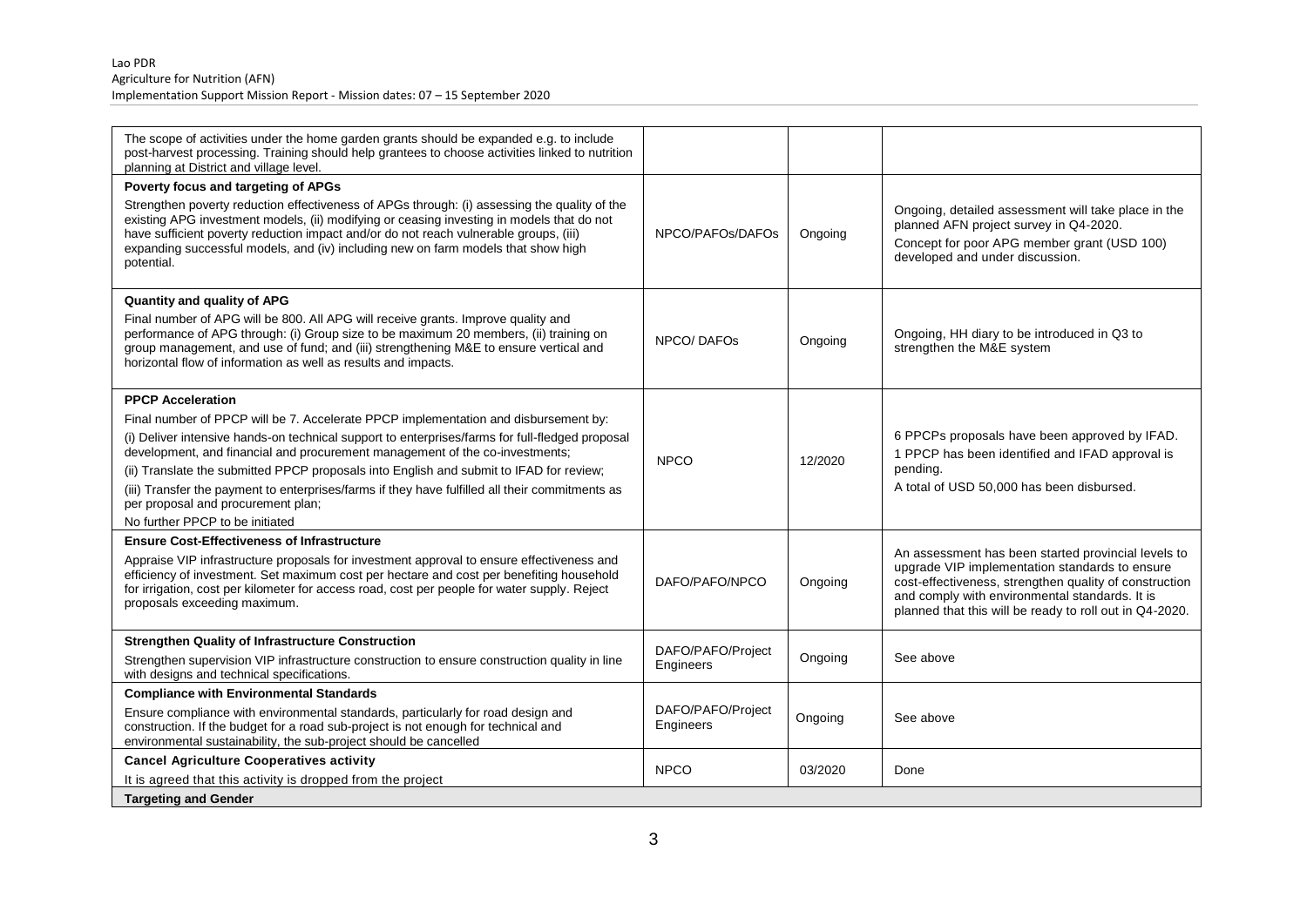| <b>Targeting</b><br>Upgrade the TOR of the Nutrition Specialist to a Social Inclusion Focal Point who will take<br>care all core mainstreaming activities including targeting, gender and nutrition.                            | <b>NPCO</b>          | 03/2020 | Done                                                                                                                                                                                                                         |
|---------------------------------------------------------------------------------------------------------------------------------------------------------------------------------------------------------------------------------|----------------------|---------|------------------------------------------------------------------------------------------------------------------------------------------------------------------------------------------------------------------------------|
| <b>Gender Training for APG</b>                                                                                                                                                                                                  |                      |         |                                                                                                                                                                                                                              |
| Incorporate a training on nutrition and gender empowerment into the training of APG<br>members                                                                                                                                  | NPCO/WFP             |         | Not yet, specific training module to be developed                                                                                                                                                                            |
| <b>Project Management</b>                                                                                                                                                                                                       |                      |         |                                                                                                                                                                                                                              |
| <b>Strengthen Component 1 Performance</b>                                                                                                                                                                                       |                      |         |                                                                                                                                                                                                                              |
| Review AWPB 2020 allocation for Component 1 to ensure it is achievable and fully<br>aligned with project logframe targets. Management to then focus on ensuring full<br>implementation in coordination with Components 2 and 3. | NPCO/NAFRI/DTEA<br>P | Ongoing | Completed. AWPB-2021 needs to be carefully<br>developed, some budget lines are depleted by Q4.                                                                                                                               |
|                                                                                                                                                                                                                                 |                      |         | Pending                                                                                                                                                                                                                      |
| <b>Value for Money</b><br>A value for money should be commissioned                                                                                                                                                              | <b>NPCO</b>          | 10/2020 | IFAD support is needed to conduct CBA exercises<br>for VIP investments.                                                                                                                                                      |
| <b>Monitoring and Evaluation</b>                                                                                                                                                                                                |                      |         |                                                                                                                                                                                                                              |
| <b>Revised Project logframe</b>                                                                                                                                                                                                 |                      |         |                                                                                                                                                                                                                              |
| Translate the revised logframe agreed with the Mission into local language. Disseminate<br>to project staff. Ensure project staff understand how to use the logframe to set planning<br>targets in AWPB                         | <b>NPCO</b>          | 03/2020 | Completed                                                                                                                                                                                                                    |
| Update project logframe<br>Collect all information needed to report against all indictors in the revised project<br>logframe.                                                                                                   | NPCO, WFP            | Ongoing | Ongoing<br>M&E database system has been improved, 2<br>provincial trainings with all M&E staff have been<br>conducted. New database system will be rolled out<br>from Q3-2020<br>Impact survey to be conducted December 2020 |
| <b>Track Youth Participation</b>                                                                                                                                                                                                |                      |         | Youth indicator has been included in the updated                                                                                                                                                                             |
| In future monitoring activities the project should track and record participation of youth<br>in project activities (GoL definition of youth to be applied).                                                                    | <b>NPCO</b>          | Ongoing | M&E database system and previous records will be<br>updated gradually.                                                                                                                                                       |
| <b>HH Diary</b>                                                                                                                                                                                                                 |                      |         | Draft HH diary is under development and will be                                                                                                                                                                              |
| Introduce recording book at the HH level to for farmers to record cash spending, labour<br>inputs, outputs and sales and track the profitability after adoption of specific technology                                          | NPCO/DAFO/WFP        | 06/2020 | rolled out in Q3-2020 for APG, Village Facilitators<br>and demo-farmers                                                                                                                                                      |
| <b>Sustainability and Exit Strategy</b>                                                                                                                                                                                         |                      |         |                                                                                                                                                                                                                              |
| <b>Sustainability of FNS</b>                                                                                                                                                                                                    |                      |         |                                                                                                                                                                                                                              |
| Address the sustainability of the FNS at the policy level especially the National Nutrition<br>Committee and the Sector Working Group on Agriculture and Rural Development.                                                     | NPCO/WFP             | 06/2020 | Ongoing as part of the Exit Strategy development                                                                                                                                                                             |
| <b>Revise Exit Strategy and Submit for NOL</b>                                                                                                                                                                                  |                      |         |                                                                                                                                                                                                                              |
| Review the draft Exit Strategy in the light of the Mission recommendations and with a<br>focus on ensuring sustainability of the FNS and APG.                                                                                   | NPCO/WFP             | 06/2020 | Ongoing, to be send to IFAD for NOL in Q4-2020                                                                                                                                                                               |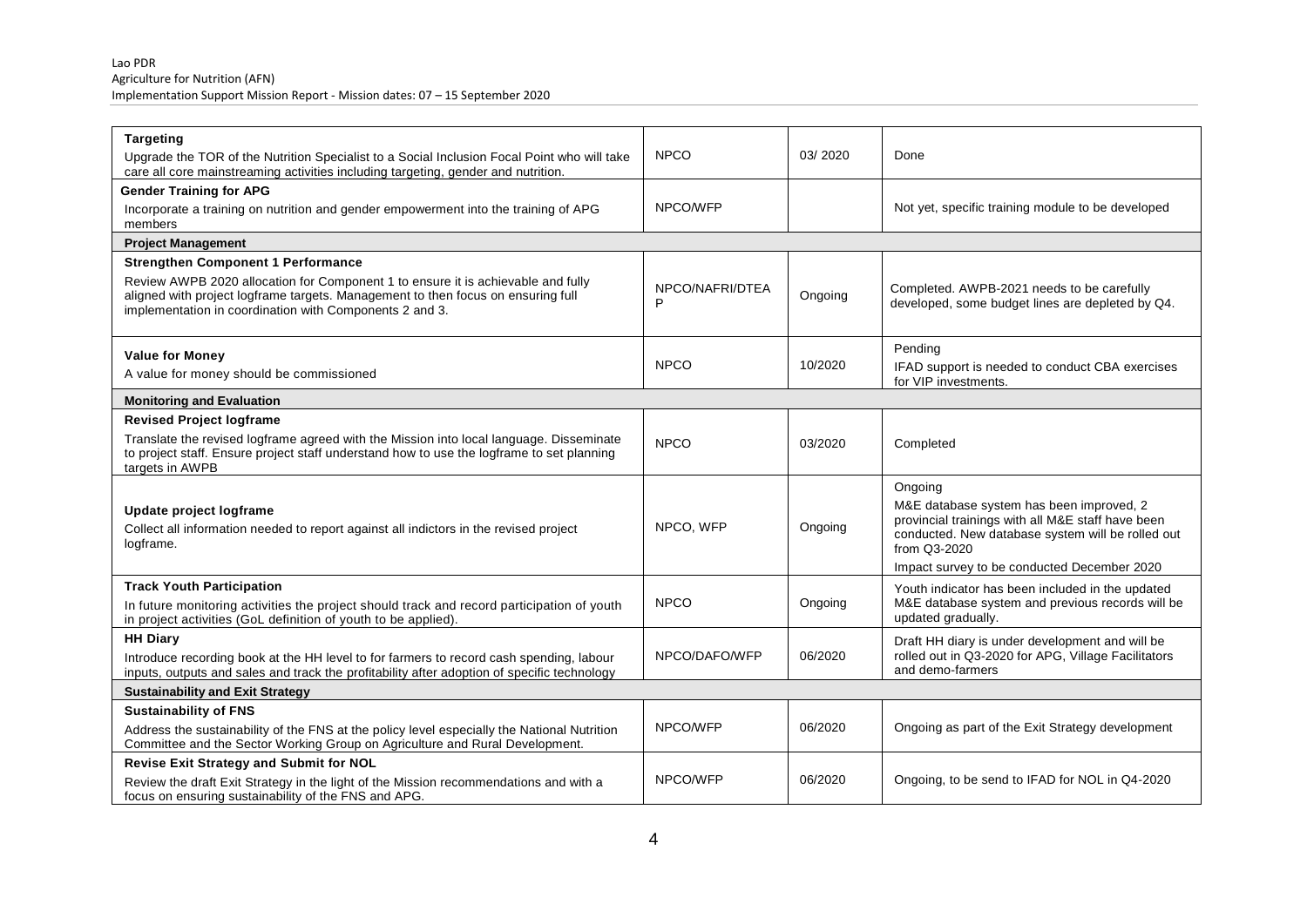| <b>Financial Management</b>                                                                                                                                                     |                                |         |                                |
|---------------------------------------------------------------------------------------------------------------------------------------------------------------------------------|--------------------------------|---------|--------------------------------|
| The project to follow the templates provided during the training of August 2018 to comply                                                                                       | <b>NPCO</b>                    | Ongoing | Ongoing                        |
| with IPSAS Cash Basis of accounting                                                                                                                                             |                                |         |                                |
| The contribution of GoL in terms of salaries should only be to the extent of persons                                                                                            | <b>NPCO</b>                    | Ongoing | Ongoing                        |
| working for the project on a pro-rata basis                                                                                                                                     |                                |         |                                |
| <b>Procurement</b>                                                                                                                                                              |                                |         |                                |
| <b>Update Procurement Plan</b>                                                                                                                                                  |                                |         |                                |
| Update and submit the procurement plan for 2020 (using IFAD's template) in consistence<br>with revisions of the AWPB after the MTR for IFAD review and no objection.            | <b>NPCO</b>                    | 03/2020 | Completed and approved by IFAD |
| Self-Certification with IFAD Policy Compliance                                                                                                                                  | NPCO: Bidders/<br>Consultants/ |         |                                |
| Sign self-certification forms as a part of bids and contract documents in compliance with<br>IFAD policies on anticorruption, sexual harassment, sexual exploitation and abuse. | Suppliers/<br>Contractors      | Ongoing | Ongoing                        |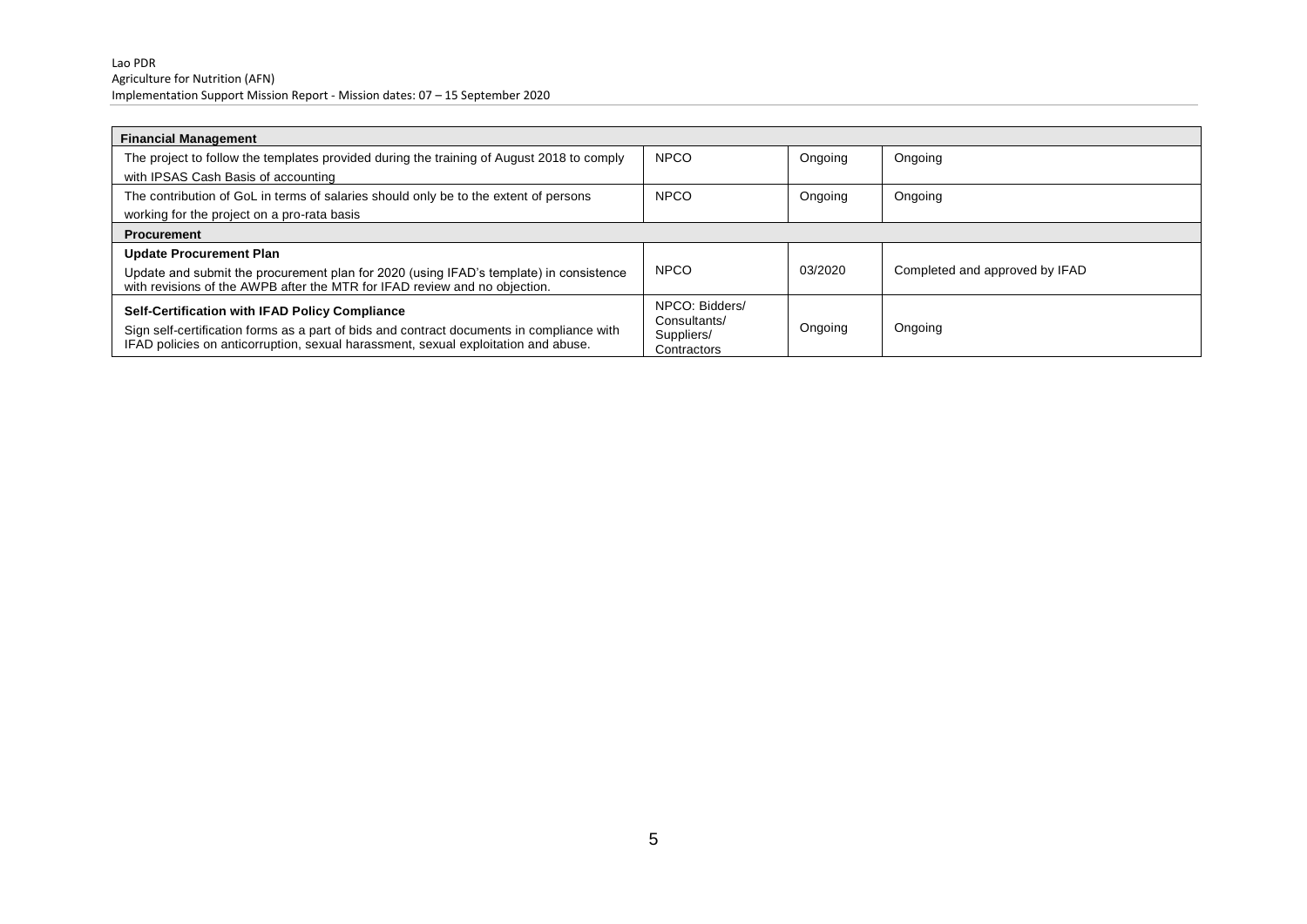# ANNEX: LOGFRAME UPDATED 30TH JUNE 2020

| Agriculture for Nutrition (AFN)                              |                                                                                                                             |                                                |                              |                         |                       |                          |                                   |                                                                                                            |            |                     |                   |                |             |                   |
|--------------------------------------------------------------|-----------------------------------------------------------------------------------------------------------------------------|------------------------------------------------|------------------------------|-------------------------|-----------------------|--------------------------|-----------------------------------|------------------------------------------------------------------------------------------------------------|------------|---------------------|-------------------|----------------|-------------|-------------------|
|                                                              | Implementation Support Mission Report - Mission dates: 07 - 15 September 2020                                               |                                                |                              |                         |                       |                          |                                   |                                                                                                            |            |                     |                   |                |             |                   |
|                                                              |                                                                                                                             |                                                |                              |                         |                       |                          |                                   |                                                                                                            |            |                     |                   |                |             |                   |
|                                                              | ANNEX: LOGFRAME UPDATED 30TH JUNE 2020                                                                                      |                                                |                              |                         |                       |                          |                                   |                                                                                                            |            |                     |                   |                |             |                   |
|                                                              |                                                                                                                             |                                                |                              |                         |                       |                          |                                   |                                                                                                            |            |                     |                   |                |             |                   |
| <b>Results Hierarchy</b>                                     | <b>Indicators</b>                                                                                                           |                                                | <b>Means of Verification</b> |                         |                       |                          | Project Yr 4 (2019)               |                                                                                                            |            | Project Yr 5 (2020) |                   |                |             |                   |
|                                                              | Name                                                                                                                        | <b>Baseline</b>                                | Mid-Term End                 |                         | Source                | Frequency                | <b>Responsibility Assumptions</b> |                                                                                                            | Year       | Year                |                   | Year           | Results Q1- | <b>Cumulative</b> |
|                                                              |                                                                                                                             |                                                |                              | <b>Target</b>           | Project               | Annual                   |                                   |                                                                                                            | Targets    | <b>Results</b>      | <b>Cumulative</b> | <b>Targets</b> | Q2          |                   |
| Outreach                                                     |                                                                                                                             | 1.a Corresponding number of households reached |                              |                         |                       |                          | Project<br>management             |                                                                                                            |            |                     |                   |                |             |                   |
|                                                              | Women-headed<br>households - Number                                                                                         |                                                |                              |                         | Report                |                          |                                   |                                                                                                            |            | 406                 | 549               | <b>NA</b>      | 8           | 557               |
|                                                              | Non-women-headed                                                                                                            |                                                |                              |                         |                       |                          |                                   |                                                                                                            |            |                     |                   |                |             |                   |
|                                                              | households - Number                                                                                                         |                                                |                              |                         |                       |                          |                                   |                                                                                                            |            | 7,742               | 27,158            | 1,500          | 52          | 27,210            |
|                                                              | Households - Number                                                                                                         |                                                |                              | 34.000                  |                       |                          |                                   |                                                                                                            | 10.000     | 8.148               | 27,707            | 1,500          | 60          | 27,767            |
|                                                              | 1 Persons receiving services promoted or supported<br>by the project                                                        |                                                | Project<br>Report            | Annual                  | Project<br>management |                          |                                   |                                                                                                            |            |                     |                   |                |             |                   |
|                                                              | Females - Number                                                                                                            |                                                |                              | 113,900                 |                       |                          |                                   |                                                                                                            |            | 11,551              | 87,858            | 5,000          | <b>NA</b>   | 135,808           |
|                                                              | Males - Number                                                                                                              |                                                |                              | 113,900                 |                       |                          |                                   |                                                                                                            |            | 47,872              | 52,971            | 5,000          | <b>NA</b>   | 50,231            |
|                                                              | Indigenous people -<br>Number                                                                                               |                                                |                              | 159,460                 |                       |                          |                                   |                                                                                                            |            | 43,141              | 102,242           | 7,500          | <b>NA</b>   | 135,065           |
|                                                              | Youth - Number                                                                                                              | <b>NA</b>                                      | <b>NA</b>                    |                         |                       |                          |                                   |                                                                                                            | <b>New</b> | <b>NA</b>           | <b>NA</b>         | <b>New</b>     | <b>NA</b>   | NA                |
|                                                              | Total number of                                                                                                             |                                                |                              |                         |                       |                          |                                   |                                                                                                            |            |                     |                   |                |             |                   |
|                                                              | persons receiving                                                                                                           |                                                |                              | 227,800                 |                       |                          |                                   |                                                                                                            | 156,494    | 59,423              | 140,829           | 10,000         | <b>NA</b>   | 186,039           |
|                                                              | services - Number of<br>people                                                                                              |                                                |                              |                         |                       |                          |                                   |                                                                                                            |            |                     |                   |                |             |                   |
|                                                              | 1.b Estimated corresponding total number of                                                                                 |                                                |                              |                         |                       |                          | Project                           |                                                                                                            |            |                     |                   |                |             |                   |
|                                                              | households members                                                                                                          |                                                |                              |                         |                       |                          | management                        |                                                                                                            |            |                     |                   |                |             |                   |
|                                                              | Household members -<br>Number of people                                                                                     |                                                | 227,800                      | 227,800                 |                       |                          |                                   |                                                                                                            | 156,494    | 59,423              | 140,829           | <b>NA</b>      | <b>NA</b>   | 186,039           |
| <b>Project Goal</b>                                          | Incidence malnutrition (height for age) among two year                                                                      |                                                | <b>AOS</b>                   | every 5 years<br>(2022) | Ministry of<br>Health |                          |                                   |                                                                                                            |            |                     |                   |                |             |                   |
| Contribute to reduced<br>extreme poverty and<br>malnutrition | old children reduced from 60% at present to 50% by                                                                          |                                                | Social<br>Indicator          |                         |                       |                          |                                   |                                                                                                            |            |                     |                   |                |             |                   |
|                                                              | project completion<br>malnutrition -                                                                                        |                                                |                              |                         | Survey                |                          |                                   |                                                                                                            |            |                     |                   |                |             |                   |
|                                                              | Percentage (%)                                                                                                              |                                                |                              | 50%                     | (LSIS)                |                          |                                   |                                                                                                            | <b>NA</b>  | <b>NA</b>           | 45.9%             | 45             | <b>NA</b>   | 45.9%             |
| Development                                                  | 21,000 HH out of poverty by increasing per capita<br>income from the current level to more than \$270/yr by<br>Project-end. |                                                |                              |                         | <b>Baseline</b>       | Mid line and<br>end line | Project<br>management             | Continued government                                                                                       |            |                     |                   |                |             |                   |
| Objective<br>Improved and                                    |                                                                                                                             |                                                |                              |                         | Survey                |                          |                                   | commitment to multi-<br>sectoral approaches to                                                             |            |                     |                   |                |             |                   |
| diversified climate                                          | Households - Number                                                                                                         |                                                | 8,000                        | 21,000                  |                       |                          |                                   | improved food security<br>and nutrition;<br>Resource access and<br>land security of poor<br>communities is | <b>NA</b>  | <b>NA</b>           | 12,052            | 15,000         | <b>NA</b>   | 12,052            |
| resilient agricultural                                       | Women Headed HH                                                                                                             |                                                |                              |                         |                       |                          |                                   |                                                                                                            |            |                     |                   |                |             |                   |
| production and<br>household nutrition                        | Number                                                                                                                      |                                                |                              |                         |                       |                          |                                   |                                                                                                            | <b>NA</b>  | <b>NA</b>           | <b>NA</b>         | <b>NA</b>      | <b>NA</b>   | <b>NA</b>         |
| enhance life prospects                                       | Indigenous people -<br>Number                                                                                               |                                                |                              |                         |                       |                          |                                   |                                                                                                            | <b>NA</b>  | <b>NA</b>           | 7,805             | 11,000         | <b>NA</b>   | 7,805             |
|                                                              |                                                                                                                             |                                                | <b>Baseline</b>              | Project start,          | Project               | supported and            |                                   |                                                                                                            |            |                     |                   |                |             |                   |
|                                                              | At least 21,000 households with improved food security<br>(measured as a MAHFP score of 7.0 or lower).                      |                                                |                              |                         | Survey                | mid- term and            | management                        | expanded.                                                                                                  |            |                     |                   |                |             |                   |
|                                                              |                                                                                                                             |                                                |                              |                         | of 11                 | using score end- project |                                   |                                                                                                            |            |                     |                   |                |             |                   |
|                                                              | Households - Number<br>Women Headed HH -                                                                                    |                                                | 8,000                        | 21,000                  | <b>MAHFP</b>          |                          |                                   |                                                                                                            | <b>NA</b>  | <b>NA</b>           | 25,019            | 25,000         | <b>NA</b>   | 25,019            |
|                                                              | Number                                                                                                                      |                                                |                              |                         |                       |                          |                                   |                                                                                                            | <b>NA</b>  | <b>NA</b>           | <b>NA</b>         | <b>NA</b>      | <b>NA</b>   | <b>NA</b>         |
|                                                              | Indigenous people -<br>Number                                                                                               |                                                |                              |                         |                       |                          |                                   |                                                                                                            | <b>NA</b>  | <b>NA</b>           | <b>NA</b>         | 18,000         | <b>NA</b>   | <b>NA</b>         |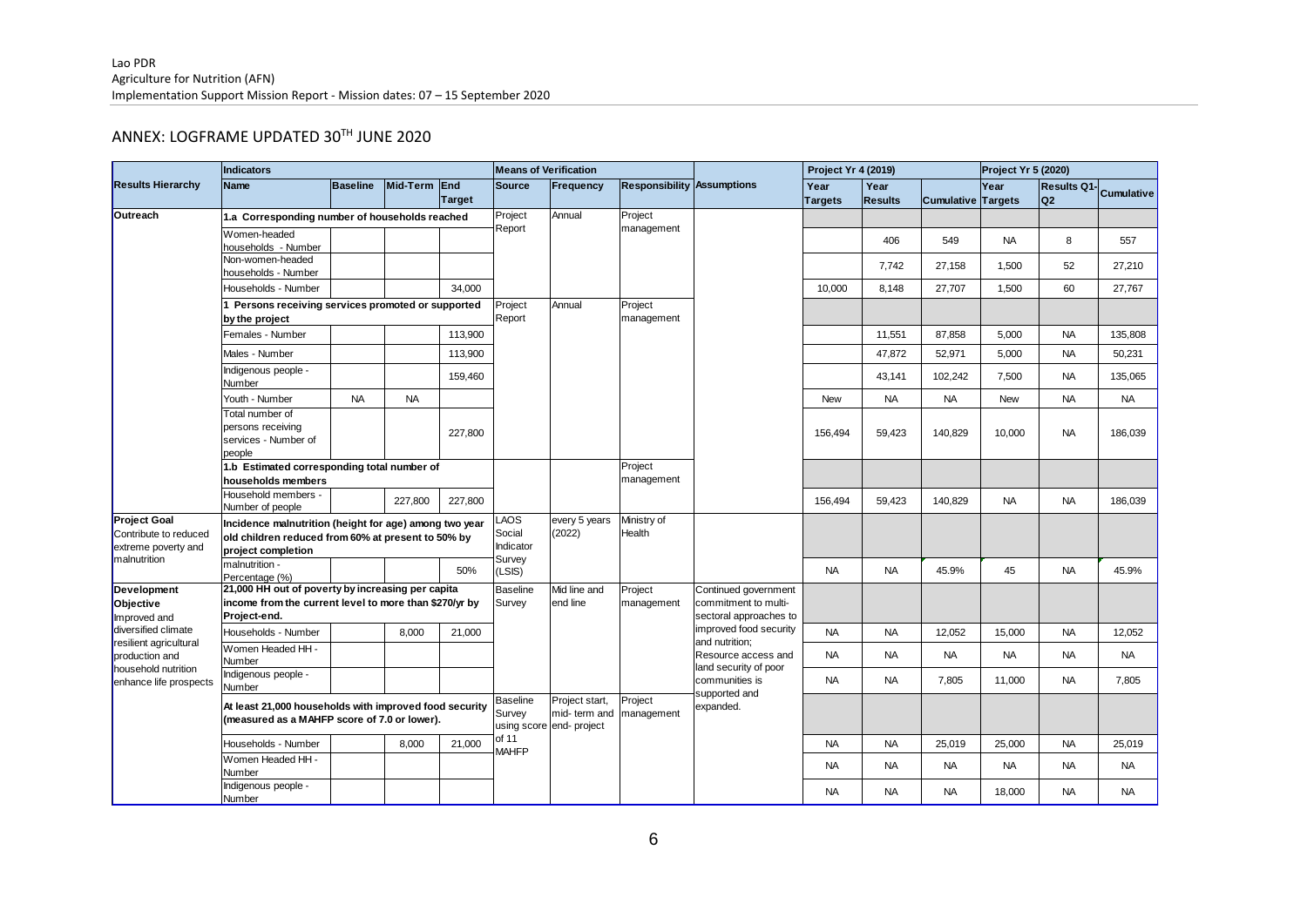#### Lao PDR Agriculture for Nutrition (AFN) Implementation Support Mission Report - Mission dates: 07 – 15 September 2020

| Outcome<br>Strengthened public<br>services                                                                                                                                                                                        | 14 Technical Service Centers improved capacity and<br>support to target farmers.                                                                                                                                                                                                                                                                                                                                                                    |          | Project<br>M&E            | Annual                                        | Project<br>management | DTEAP. NAFRI and<br><b>TSC collaboration for</b>                                                                                                                                                   |  |                                                                       |            |           |           |                |                |             |
|-----------------------------------------------------------------------------------------------------------------------------------------------------------------------------------------------------------------------------------|-----------------------------------------------------------------------------------------------------------------------------------------------------------------------------------------------------------------------------------------------------------------------------------------------------------------------------------------------------------------------------------------------------------------------------------------------------|----------|---------------------------|-----------------------------------------------|-----------------------|----------------------------------------------------------------------------------------------------------------------------------------------------------------------------------------------------|--|-----------------------------------------------------------------------|------------|-----------|-----------|----------------|----------------|-------------|
|                                                                                                                                                                                                                                   | service centres -<br>Number                                                                                                                                                                                                                                                                                                                                                                                                                         | $\Omega$ |                           | 14                                            |                       |                                                                                                                                                                                                    |  | technology testing and<br>dissemination:                              | 12         | 12        | 12        | $\overline{2}$ | $\overline{2}$ | 14          |
|                                                                                                                                                                                                                                   | At least 10,000 HHs have adopted at least one improved<br>technology on production or food processing<br>introduced by the project. Adoption of one improved<br>technology is a set of key practices in the technical<br>quideline of the demonstration of specific technology to<br>be defined by technical specialist. Farmer adoption is<br>defined by adopting at least 2/3 of the key practices for<br>specific production or food processing. |          | Project<br>M&E            | Annual                                        | Project<br>management | Comprehensive<br>mapping and use of<br>proven/tested tools<br>within country and<br>Asian region;<br>TSCs incentivised to<br>operate sustainably<br>Programme financing is<br>disbursed in time to |  |                                                                       |            |           |           |                |                |             |
|                                                                                                                                                                                                                                   | HH                                                                                                                                                                                                                                                                                                                                                                                                                                                  | $\Omega$ |                           | 10.000                                        |                       |                                                                                                                                                                                                    |  | support<br>field implementation.                                      | <b>New</b> | <b>NA</b> | <b>NA</b> | 8,000          | <b>NA</b>      | <b>NA</b>   |
| Output<br>Build government staff<br>capacities and<br>procedures and<br>technical packages to<br>support and converge<br>community<br>implementation of<br>selected National<br><b>Nutrition Strategy</b><br><i>interventions</i> | At least 9 guidelines and tools developed and<br>implemented on a project-wide level: Finance,<br>procurement, planning M&E, PPCP, APG, Garden Grant<br>Infrastructure, PAR, and F2F.                                                                                                                                                                                                                                                               |          | Project<br>M&E<br>records | Annual                                        | Project<br>management | Technical coordination<br>is responsive to the<br>grassroots level needs.<br>Effective mobilization of                                                                                             |  |                                                                       |            |           |           |                |                |             |
|                                                                                                                                                                                                                                   | auidelines/tools -<br>Number                                                                                                                                                                                                                                                                                                                                                                                                                        |          |                           | 9                                             |                       |                                                                                                                                                                                                    |  | service providers and<br>experts within govt. and<br>non-state actors | <b>New</b> | <b>NA</b> | 8         | $\mathbf{1}$   | $\mathbf{1}$   | 9           |
| <b>Outcome</b><br>Community-driven                                                                                                                                                                                                | 300 Village Development Committees have a basic<br>convergence plan on food and nutrition.                                                                                                                                                                                                                                                                                                                                                          |          | Project<br>M&E            | Annual                                        | <b>WFP</b>            | VDPs are prepared and<br>implemented at field                                                                                                                                                      |  |                                                                       |            |           |           |                |                |             |
| agriculture-based<br>nutrition interventions                                                                                                                                                                                      | Basic convergence<br>plans - number                                                                                                                                                                                                                                                                                                                                                                                                                 |          |                           | 300                                           |                       |                                                                                                                                                                                                    |  | level:<br>Programme financing is                                      | <b>New</b> | <b>NA</b> | <b>NA</b> | 50             | $\mathsf 0$    | $\mathbf 0$ |
| established                                                                                                                                                                                                                       | 28,000 women in project area of 15-49 years of age,<br>consume at least 5 out of 10 defined food groups daily.                                                                                                                                                                                                                                                                                                                                      |          | <b>Baseline</b><br>Survey | Project start,<br>mid-term and<br>end-project | Project<br>management | disbursed in time to<br>support field<br>implementation;                                                                                                                                           |  |                                                                       |            |           |           |                |                |             |
|                                                                                                                                                                                                                                   | Females - Number                                                                                                                                                                                                                                                                                                                                                                                                                                    |          | 10,000                    | 28,000                                        |                       |                                                                                                                                                                                                    |  | Convergence with other<br>programmes and                              | <b>NA</b>  | <b>NA</b> | 22,320    | 28,000         | <b>NA</b>      | 22,320      |
|                                                                                                                                                                                                                                   | Indigenous people -<br>Number                                                                                                                                                                                                                                                                                                                                                                                                                       |          |                           |                                               |                       |                                                                                                                                                                                                    |  | nutrition initiatives                                                 | <b>NA</b>  | <b>NA</b> | 15,890    | 20,000         | <b>NA</b>      | 15,890      |
| Output<br>Planning for improved<br>nutritional outcomes                                                                                                                                                                           | 12 District Nutrition Committees hold at least two<br>meetings per year to develop, coordinate and<br>implement a convergence plan on food and nutrition.                                                                                                                                                                                                                                                                                           |          | Project<br>M&E            | Annual                                        | <b>WFP</b>            |                                                                                                                                                                                                    |  |                                                                       |            |           |           |                |                |             |
|                                                                                                                                                                                                                                   | District - Number                                                                                                                                                                                                                                                                                                                                                                                                                                   |          |                           | 12                                            |                       |                                                                                                                                                                                                    |  |                                                                       | <b>New</b> | <b>NA</b> | <b>NA</b> | 6              | $\mathbf 0$    | $\mathbf 0$ |
|                                                                                                                                                                                                                                   | 28,000 beneficiary households participate in VDP<br>preparation                                                                                                                                                                                                                                                                                                                                                                                     |          | Project<br>M&E            | Annual                                        | <b>WFP</b>            |                                                                                                                                                                                                    |  |                                                                       |            |           |           |                |                |             |
|                                                                                                                                                                                                                                   | Households - Number                                                                                                                                                                                                                                                                                                                                                                                                                                 |          | 20,000                    | 28,000                                        |                       |                                                                                                                                                                                                    |  |                                                                       | 10,000     | 7,898     | 27,457    | 1,000          | $\mathbf 0$    | 27,457      |
|                                                                                                                                                                                                                                   | Males - Number                                                                                                                                                                                                                                                                                                                                                                                                                                      |          |                           |                                               |                       |                                                                                                                                                                                                    |  |                                                                       |            | 1,449     | 13,883    | 500            | $\mathbf 0$    | 13,883      |
|                                                                                                                                                                                                                                   | Females - Number                                                                                                                                                                                                                                                                                                                                                                                                                                    |          |                           |                                               |                       |                                                                                                                                                                                                    |  |                                                                       |            | 6,449     | 13,574    | 500            | $\mathsf 0$    | 13,574      |
|                                                                                                                                                                                                                                   | Indigenous people -<br>Number                                                                                                                                                                                                                                                                                                                                                                                                                       |          |                           |                                               |                       |                                                                                                                                                                                                    |  |                                                                       |            |           | 20,043    | 750            | $\mathbf 0$    | 20,043      |